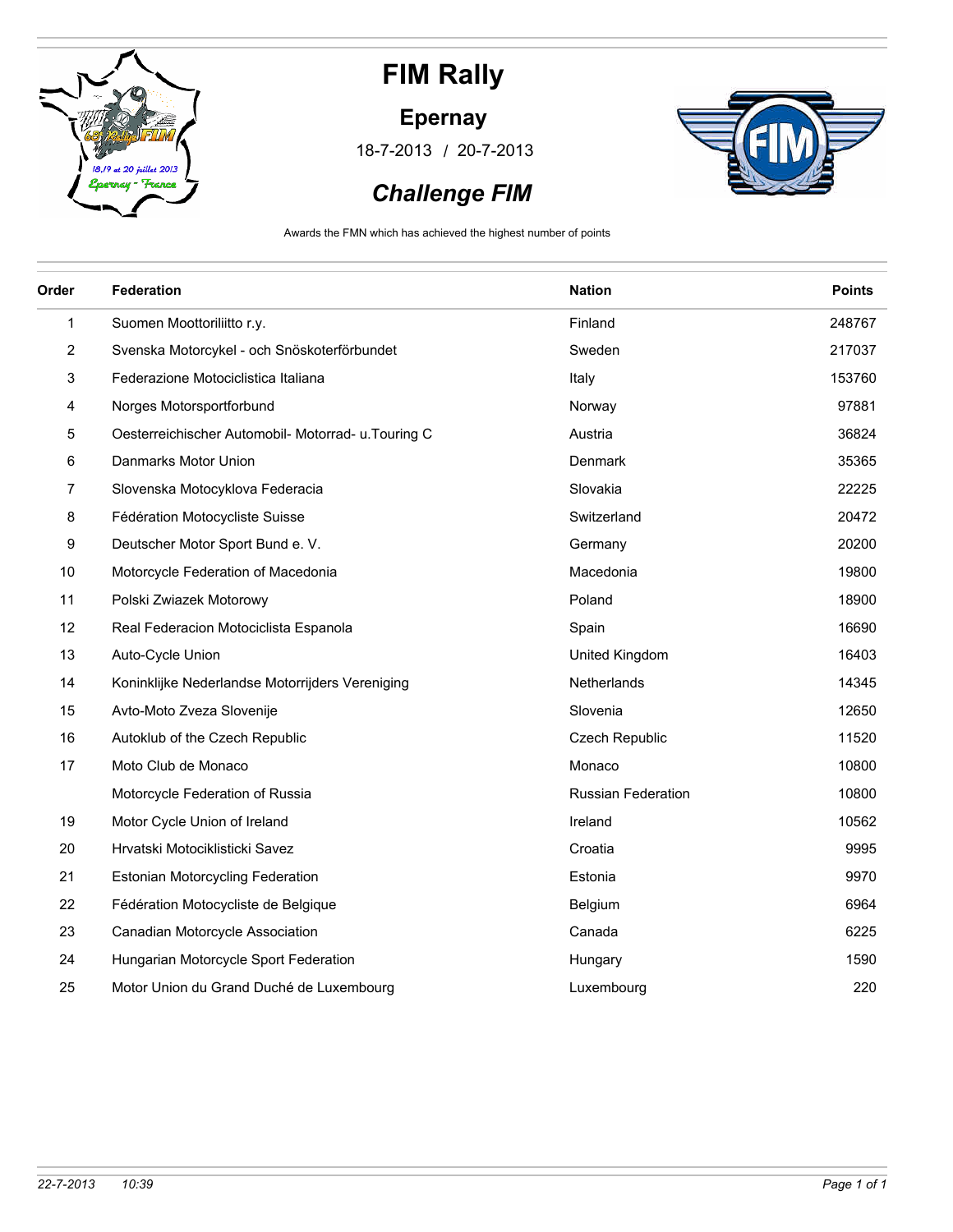

#### **Epernay**

/ 18-7-2013 20-7-2013



### *Challenge Marcel Haecker*

Awards the FMN with the greatest number of members, supporters included, participating in the FIM Rally

| Order        | <b>Federation</b>                                   | <b>Nation</b>             | <b>Participants</b>     | <b>Points</b> |
|--------------|-----------------------------------------------------|---------------------------|-------------------------|---------------|
| $\mathbf{1}$ | Federazione Motociclistica Italiana                 | Italy                     | 183                     | 156270        |
| 2            | Svenska Motorcykel - och Snöskoterförbundet         | Sweden                    | 174                     | 220248        |
| 3            | Suomen Moottoriliitto r.y.                          | Finland                   | 104                     | 251981        |
| 4            | Norges Motorsportforbund                            | Norway                    | 66                      | 99376         |
| 5            | Fédération Motocycliste Suisse                      | Switzerland               | 60                      | 21072         |
| 6            | Oesterreichischer Automobil- Motorrad- u. Touring C | Austria                   | 41                      | 37956         |
| 7            | Deutscher Motor Sport Bund e. V.                    | Germany                   | 38                      | 22150         |
| 8            | Koninklijke Nederlandse Motorrijders Vereniging     | Netherlands               | 38                      | 15426         |
| 9            | Danmarks Motor Union                                | Denmark                   | 35                      | 35365         |
| 10           | Auto-Cycle Union                                    | United Kingdom            | 30                      | 16403         |
| 11           | Fédération Motocycliste de Belgique                 | <b>Belgium</b>            | 29                      | 6964          |
| 12           | Real Federacion Motociclista Espanola               | Spain                     | 20                      | 19610         |
| 13           | Slovenska Motocyklova Federacia                     | Slovakia                  | 19                      | 22225         |
| 14           | Autoklub of the Czech Republic                      | Czech Republic            | 19                      | 13440         |
| 15           | Polski Zwiazek Motorowy                             | Poland                    | 17                      | 20400         |
| 16           | Avto-Moto Zveza Slovenije                           | Slovenia                  | 16                      | 12650         |
| 17           | Moto Club de Monaco                                 | Monaco                    | 16                      | 10800         |
| 18           | Motorcycle Federation of Macedonia                  | Macedonia                 | 15                      | 19800         |
| 19           | Hrvatski Motociklisticki Savez                      | Croatia                   | 13                      | 9995          |
| 20           | Motor Cycle Union of Ireland                        | Ireland                   | 9                       | 10562         |
| 21           | Motorcycle Federation of Russia                     | <b>Russian Federation</b> | 6                       | 10800         |
| 22           | Estonian Motorcycling Federation                    | Estonia                   | 5                       | 9970          |
| 23           | Hungarian Motorcycle Sport Federation               | Hungary                   | $\overline{\mathbf{c}}$ | 1590          |
| 24           | Motor Union du Grand Duché de Luxembourg            | Luxembourg                | $\overline{2}$          | 220           |
| 25           | Canadian Motorcycle Association                     | Canada                    | 1                       | 6225          |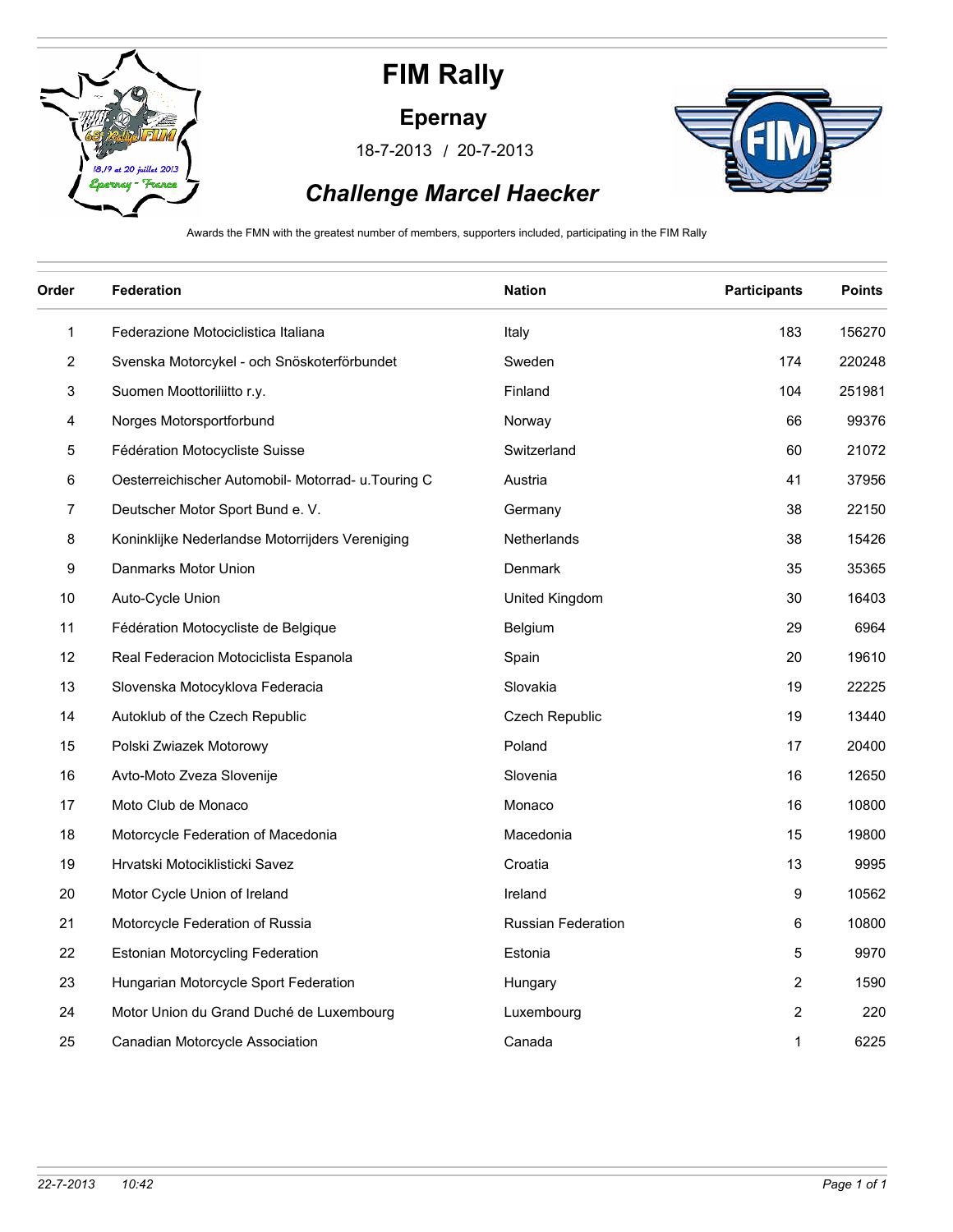

#### **Epernay**

/ 18-7-2013 20-7-2013



### *Challenge Austria*

| Order | Club                        | <b>Nation</b>         | <b>Participants</b> | <b>Points</b> |
|-------|-----------------------------|-----------------------|---------------------|---------------|
|       |                             |                       |                     |               |
| 1     | TOURING FINLANDIA MK        | Finland               | 76                  | 186853        |
| 2     | ÖAMTC / ZV KREMS            | Austria               | 28                  | 25584         |
| 3     | MOTO-CLUB DES BAYARDS       | Switzerland           | 18                  | 4740          |
| 4     | <b>AMD TRZIC</b>            | Slovenia              | 16                  | 12650         |
| 5     | MOTO-CLUB DE MONACO         | Monaco                | 16                  | 10800         |
| 6     | CARRETERA Y MANTA           | Spain                 | 15                  | 13566         |
| 7     | SUNDSVALLS MCC              | Sweden                | 14                  | 28015         |
| 8     | MAYFLOWER MOTORCYCLE CLUB   | United Kingdom        | 14                  | 8411          |
| 9     | SÄLLSKAPET HJULINGARNA      | Sweden                | 13                  | 17900         |
| 10    | <b>VECCHIO PIEMONTE</b>     | Italy                 | 13                  | 9960          |
| 11    | <b>RIDERS LEVICE</b>        | Slovakia              | 12                  | 15400         |
| 12    | NMF TOURING CLUB            | Norway                | 11                  | 14994         |
| 13    | <b>MC MAGENTA</b>           | Italy                 | 11                  | 6832          |
| 14    | <b>BMW CLUB FREIBURG</b>    | Germany               | 11                  | 2700          |
| 15    | <b>AVEROY MC KLUBB</b>      | Norway                | 10                  | 18110         |
| 16    | <b>LKT WYCZOL</b>           | Poland                | 10                  | 13500         |
| 17    | MC LE LION'S                | Switzerland           | 10                  | 2230          |
| 18    | MC MERITUM TEAM CLUB        | Macedonia             | 9                   | 11000         |
| 19    | MC PINO MEDEOT GORIZIA      | Italy                 | 9                   | 7146          |
| 20    | THE MOTOR CLUB OF HYVINKÄÄ  | Finland               | 8                   | 16070         |
| 21    | SILVER FOX MC               | Norway                | 8                   | 10136         |
| 22    | <b>BMW MOTO KLUB ZAGREB</b> | Croatia               | 8                   | 6395          |
| 23    | AUTOMOTOKLUB NACERADEC      | <b>Czech Republic</b> | 8                   | 5880          |
| 24    | VAMC GRAAFSCHAPRIJDERS      | Netherlands           | 8                   | 3116          |
| 25    | TEAM AURORA BOREALIS        | Norway                | $\overline{7}$      | 13152         |
| 26    | TUUSULAN MOOTTORIKERRHO RY  | Finland               | 7                   | 9540          |
| 27    | ROOTERS MCC                 | Ireland               | $\overline{7}$      | 8196          |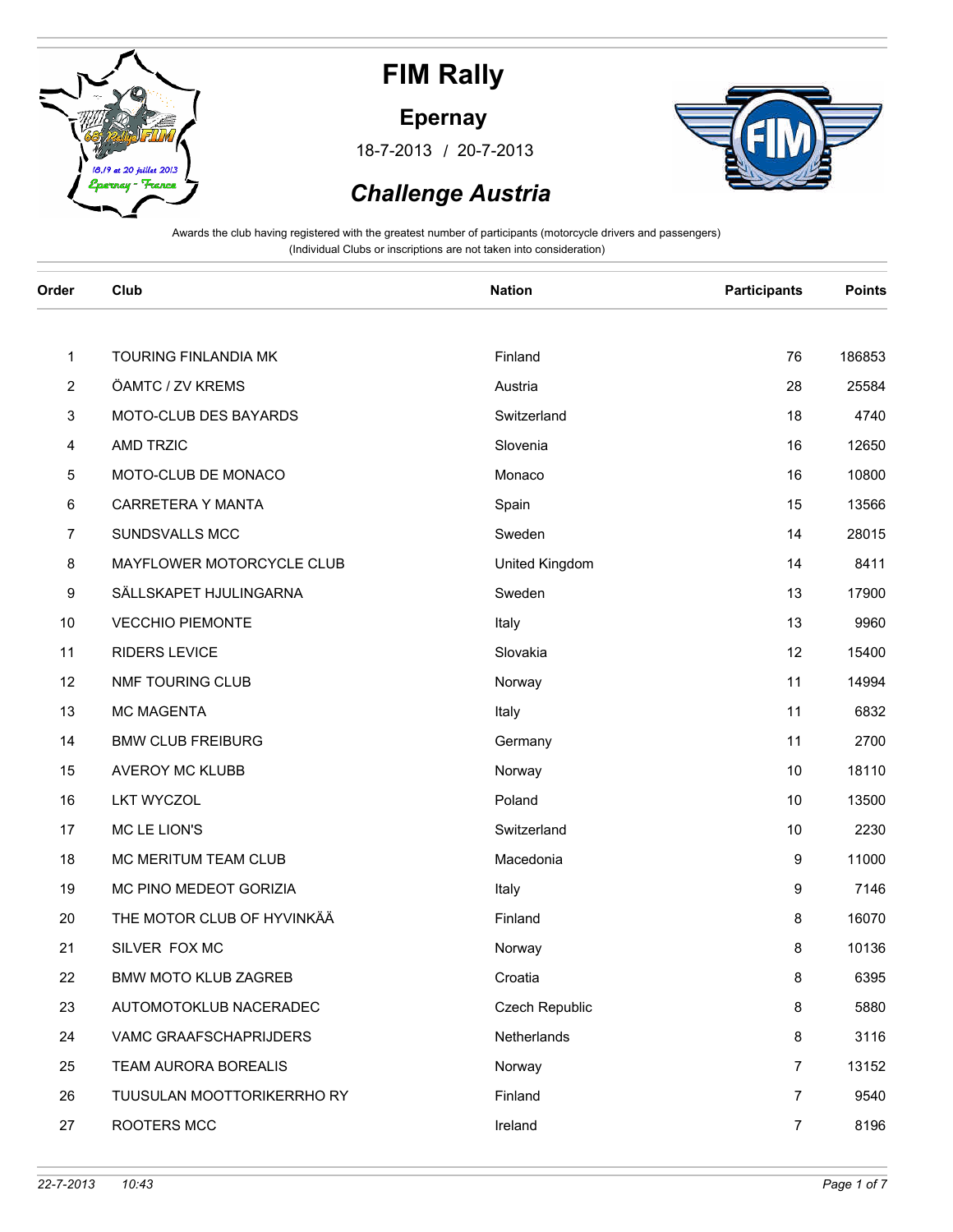

#### **Epernay**

/ 18-7-2013 20-7-2013



### *Challenge Austria*

| Order | Club                                  | <b>Nation</b>      | <b>Participants</b> | <b>Points</b> |
|-------|---------------------------------------|--------------------|---------------------|---------------|
| 28    | TOUREN TEAM MUNSTERLAND               | Germany            | $\overline{7}$      | 7000          |
| 29    | <b>BILI ANDELE</b>                    | Slovakia           | $\overline{7}$      | 6825          |
| 30    | LA BALZANA                            | Italy              | $\overline{7}$      | 4764          |
| 31    | MC BOHEMIA TYNEC N,S.                 | Czech Republic     | 7                   | 4700          |
| 32    | MC WEILHEIM E.V                       | Germany            | $\overline{7}$      | 3800          |
| 33    | <b>BMW MC VLAANDEREN</b>              | Belgium            | $\overline{7}$      | 1248          |
| 34    | <b>BMW OC RUSSIA</b>                  | Russian Federation | 6                   | 10800         |
| 35    | MC ANDREA TESTA                       | Italy              | 6                   | 8550          |
| 36    | ROLD SKOV MC                          | Denmark            | 6                   | 7200          |
| 37    | <b>BREDE MC</b>                       | <b>Denmark</b>     | 6                   | 6540          |
| 38    | AUTOMOBILKLUB BILGORAJSKI             | Poland             | 6                   | 5400          |
| 39    | TORGIANO - TONINO FAINA               | Italy              | 6                   | 5204          |
| 40    | VIGILI DEL FUOCO ITALIA               | Italy              | 6                   | 4295          |
| 41    | <b>GOTTLIEB DAIMLER</b>               | Italy              | 6                   | 3849          |
| 42    | FMV (FÉDÉRATION MOTORISÉE VALAISANNE) | Switzerland        | 6                   | 3600          |
|       | MSC "ZURI" ZURICH                     | Switzerland        | 6                   | 3600          |
| 44    | <b>IMTC</b>                           | United Kingdom     | 6                   | 3180          |
| 45    | MOTODIPENDENTI - SERAVALLE SESIA      | Italy              | 6                   | 2154          |
| 46    | <b>MC KOERSEL</b>                     | Belgium            | 6                   | 1835          |
| 47    | <b>MSC ENZIAN</b>                     | Austria            | 5                   | 5660          |
| 48    | MBC TOURING ROMA                      | Italy              | 5                   | 5628          |
| 49    | 1 HMK ZAGREB                          | Croatia            | 5                   | 3600          |
| 50    | MC DE BLIJDE RIJDERS                  | Netherlands        | 5                   | 2175          |
| 51    | MC LAC DE JOUX                        | Switzerland        | 5                   | 1600          |
| 52    | AMC ST VITH                           | Belgium            | 5                   | 1024          |
| 53    | AMC GYVERINKHOVE                      | Belgium            | 5                   | 870           |
| 54    | ZOO MC                                | Finland            | 4                   | 12688         |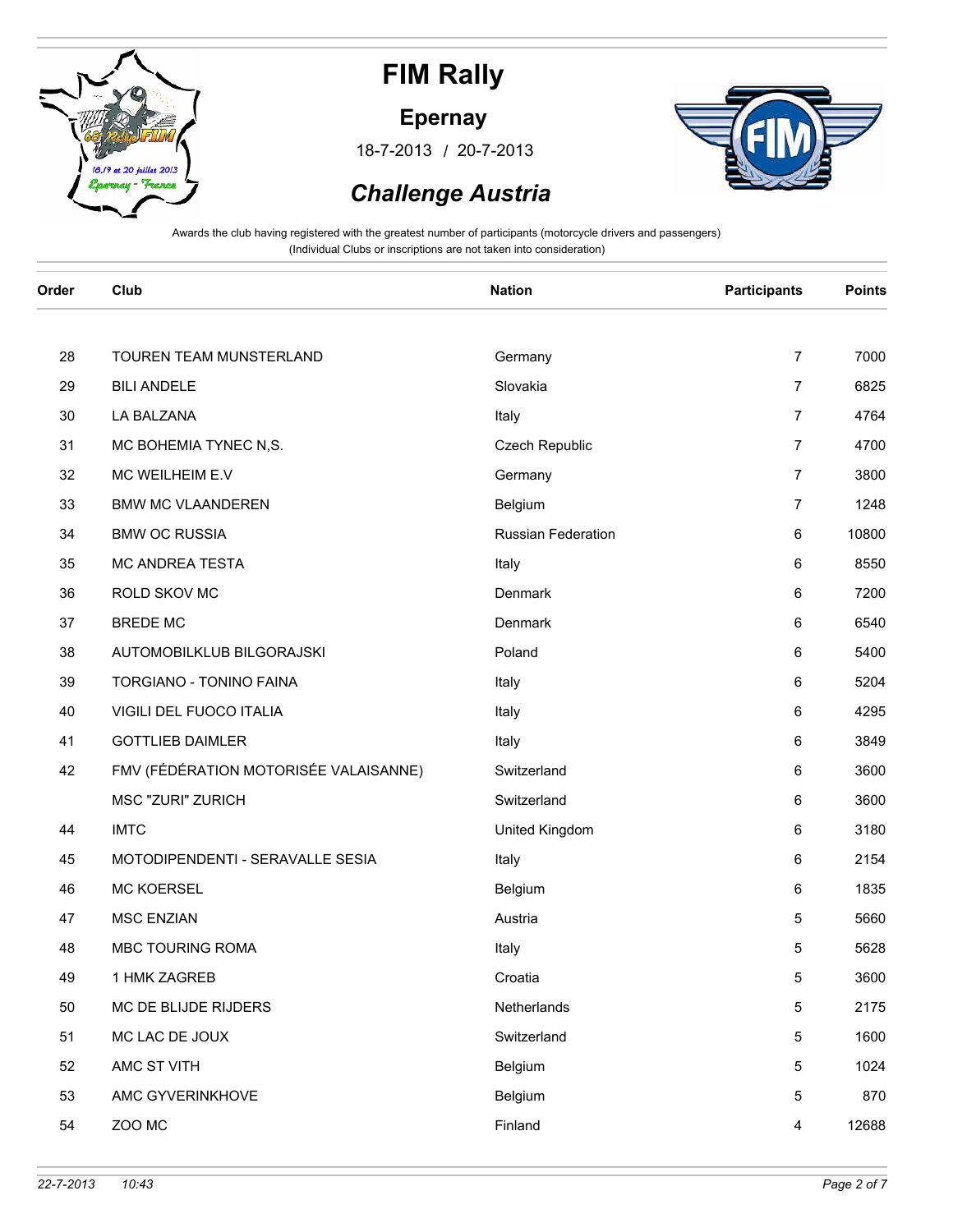

#### **Epernay**

/ 18-7-2013 20-7-2013



### *Challenge Austria*

| Order | Club                        | <b>Nation</b>  | <b>Participants</b>     | <b>Points</b> |
|-------|-----------------------------|----------------|-------------------------|---------------|
|       |                             |                |                         |               |
| 55    | MALVITO CENTAURI DELL ESARO | Italy          | 4                       | 7964          |
| 56    | <b>ESTONIAN TOURING MC</b>  | Estonia        | 4                       | 7500          |
| 57    | <b>SENIGALLIA</b>           | Italy          | 4                       | 4892          |
| 58    | <b>RETKI PTICI</b>          | Macedonia      | 4                       | 4800          |
| 59    | <b>ITALIA</b>               | Italy          | 4                       | 4404          |
| 60    | THE OLD KNUTTERS / HALLAND  | Sweden         | 4                       | 3924          |
| 61    | SAEDBY MC                   | Denmark        | 4                       | 3900          |
| 62    | MOTOCLUB CHIRONE            | Italy          | 4                       | 3772          |
| 63    | <b>HJEM'FRA MC</b>          | Denmark        | 4                       | 3750          |
| 64    | <b>SKANES MC</b>            | Sweden         | 4                       | 3492          |
| 65    | ARENDAL TOURING KLUBB       | Norway         | 4                       | 3100          |
| 66    | MC HEIDEFUECHSE             | Germany        | 4                       | 3000          |
| 67    | NÄSSJÖ MC CLUB - STENSJÖN   | Sweden         | 4                       | 2948          |
| 68    | MC BASSA BERGAMASCA         | Italy          | 4                       | 2730          |
| 69    | <b>FLOALT MCK</b>           | Sweden         | $\overline{\mathbf{4}}$ | 2562          |
| 70    | <b>MC MARTINISTAD</b>       | Netherlands    | 4                       | 1977          |
| 71    | <b>MC PONENTE</b>           | Italy          | 4                       | 1744          |
| 72    | <b>BMW CLUB NEDERLAND</b>   | Netherlands    | 4                       | 1379          |
| 73    | MC ZWOLLE EN OMSTREKEN      | Netherlands    | 4                       | 1236          |
| 74    | 69 MCC DOVER                | United Kingdom | 4                       | 960           |
| 75    | <b>ASKER MC-CLUB</b>        | Norway         | 3                       | 5232          |
| 76    | <b>SKARABORGS MCTC</b>      | Sweden         | $\sqrt{3}$              | 4626          |
| 77    | SUNRISE RIDERS H-D          | Norway         | 3                       | 4500          |
| 78    | MC VALLI SABINE             | Italy          | 3                       | 4119          |
| 79    | CLUB MOTOCICLISTO MESTRE    | Italy          | $\mathbf{3}$            | 3132          |
| 80    | VÄTTERBYGDENS MCK           | Sweden         | $\mathsf 3$             | 2910          |
| 81    | YAMAHA CLUB WIEN            | Austria        | 3                       | 2238          |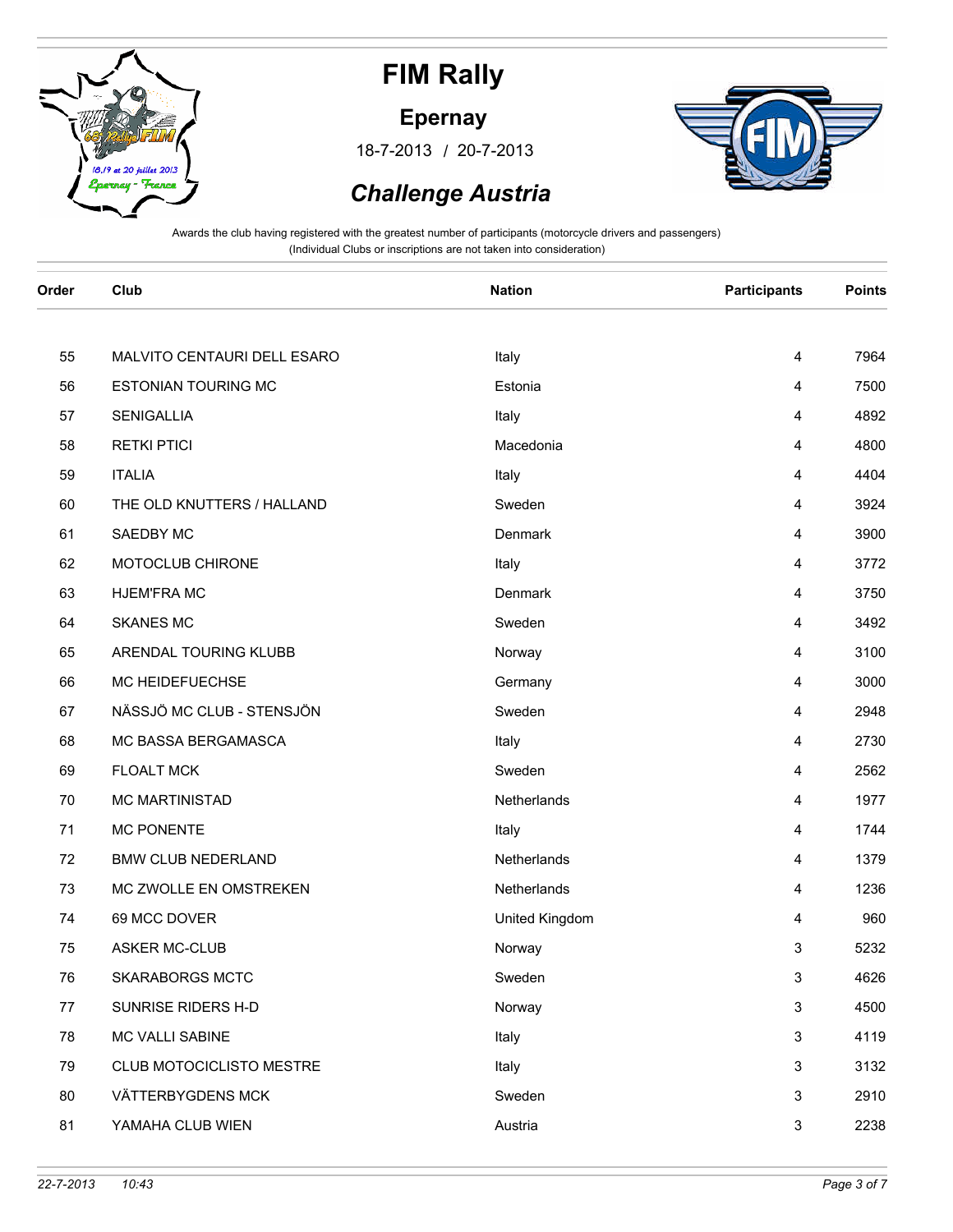

#### **Epernay**

/ 18-7-2013 20-7-2013



### *Challenge Austria*

| Order | Club                                  | <b>Nation</b> | <b>Participants</b> | <b>Points</b> |
|-------|---------------------------------------|---------------|---------------------|---------------|
|       |                                       |               |                     |               |
| 82    | <b>POMPONE</b>                        | Italy         | 3                   | 2224          |
| 83    | <b>ARDITI DEL PIAVE</b>               | Italy         | 3                   | 2204          |
| 84    | MC GENTLEMAN BORDIGHERA               | Italy         | 3                   | 1956          |
| 85    | MC LAMBRETTA CLUB PAVIA               | Italy         | $\mathsf 3$         | 1842          |
| 86    | MC CITTA DI CINISELLO                 | Italy         | 3                   | 1746          |
| 87    | MBC TOURING REGIONE LAZIO             | Italy         | 3                   | 1744          |
| 88    | MC MADONNA DEI CENTAURI - ALESSANDRIA | Italy         | $\mathsf 3$         | 1712          |
| 89    | MC LES ANGES HEUREUX                  | Switzerland   | 3                   | 1176          |
| 90    | <b>MC ROLLING BIKERS</b>              | Switzerland   | 3                   | 1070          |
| 91    | HAUKIPUTAAN MOOTORIKELKKAILIJAT       | Finland       | $\overline{2}$      | 7212          |
| 92    | LIEKSAN MOOTTORIKERHO RY              | Finland       | $\overline{2}$      | 6746          |
| 93    | SOMERON MOOTTORIKERHO                 | Finland       | 2                   | 6460          |
| 94    | ÖRNSKÖLDSVIKS MCC                     | Sweden        | 2                   | 4602          |
| 95    | NAF MC-TRONDHEIM                      | Norway        | $\overline{2}$      | 4428          |
| 96    | AMK VARDAR                            | Macedonia     | 2                   | 4000          |
| 97    | SPADER DAM MCK                        | Sweden        | $\overline{2}$      | 3600          |
| 98    | ANDREA TESTA                          | Italy         | $\mathbf{2}$        | 3420          |
| 99    | <b>MC VENNER</b>                      | Norway        | 2                   | 3276          |
| 100   | <b>MCTC DRAMMEN</b>                   | Norway        | $\overline{2}$      | 3138          |
| 101   | AMC VITERBO                           | Italy         | $\overline{2}$      | 2670          |
| 102   | MC SOGNE                              | Norway        | 2                   | 2660          |
| 103   | GLI APPASSIONATI DELLA VESPA          | Italy         | $\boldsymbol{2}$    | 2340          |
| 104   | <b>DELLE MADONIE</b>                  | Italy         | $\mathbf{2}$        | 2338          |
| 105   | <b>NAF MC</b>                         | Norway        | $\overline{2}$      | 2235          |
| 106   | <b>MTC 81</b>                         | Austria       | $\overline{2}$      | 2226          |
| 107   | SKÄFTBERG RANGERS MCK                 | Sweden        | $\overline{2}$      | 1891          |
| 108   | TIRREMOTO CETRARO                     | Italy         | $\overline{2}$      | 1853          |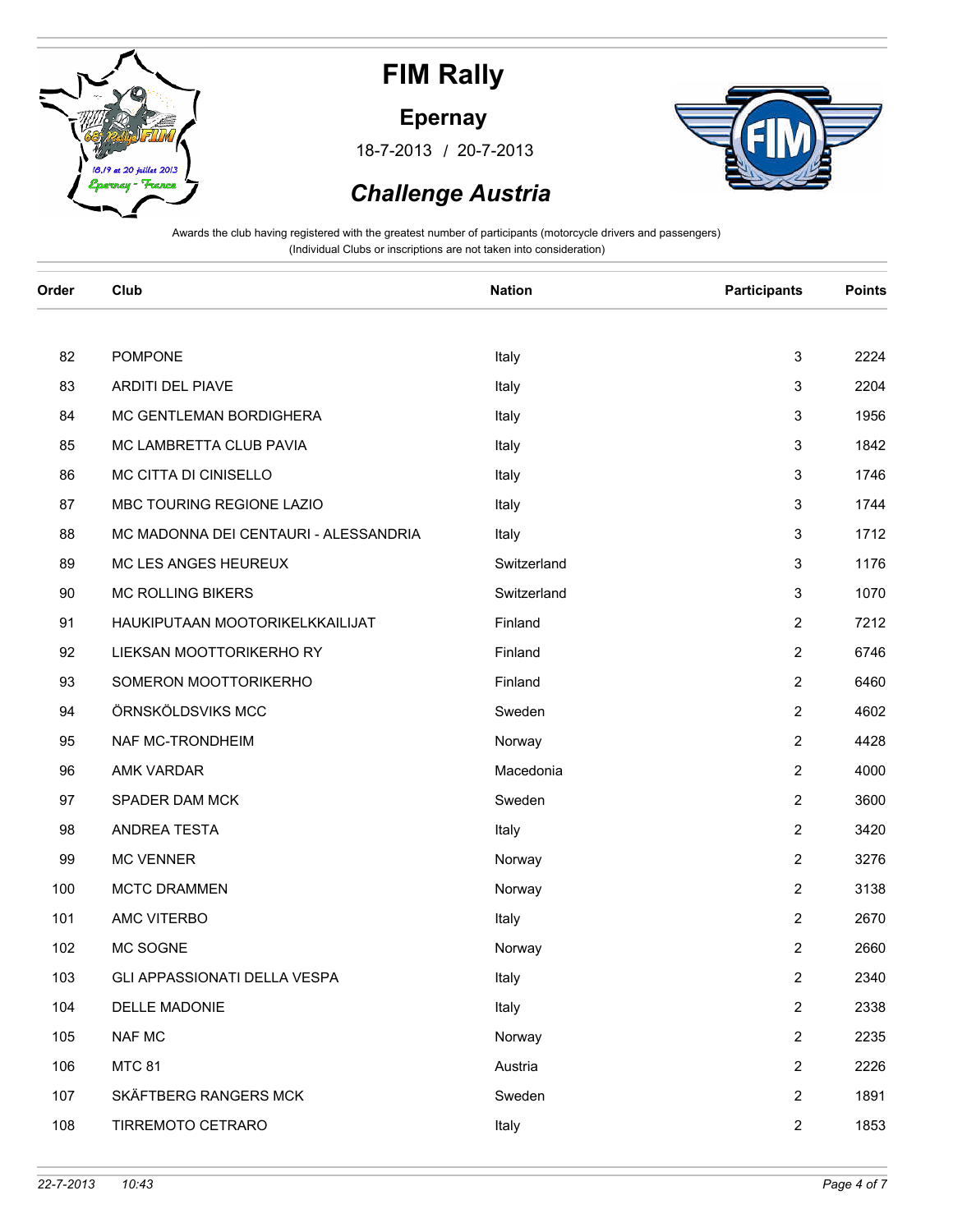

#### **Epernay**

/ 18-7-2013 20-7-2013



### *Challenge Austria*

| Order | Club                              | <b>Nation</b>  | <b>Participants</b> | <b>Points</b> |
|-------|-----------------------------------|----------------|---------------------|---------------|
|       |                                   |                |                     |               |
| 109   | <b>TERTITTEN MC</b>               | Norway         | $\overline{2}$      | 1656          |
| 110   | PAOLO ROSSI CINA                  | Italy          | $\overline{2}$      | 1646          |
| 111   | MOON RIDERS MC                    | Sweden         | $\overline{2}$      | 1455          |
| 112   | MC PERAZZONE                      | Italy          | $\overline{2}$      | 1358          |
| 113   | MC D.L.F. BOLOGNA                 | Italy          | 2                   | 1329          |
| 114   | BMW FREUNDE NIEDERÖSTERREICH      | Austria        | $\overline{2}$      | 1116          |
| 115   | MC DE RIJNRIDDERS                 | Netherlands    | $\overline{2}$      | 1036          |
| 116   | <b>MC ASOM</b>                    | Netherlands    | $\overline{2}$      | 1021          |
| 117   | MC TOURING CLUB DANMARK           | Denmark        | $\overline{2}$      | 1000          |
| 118   | THE VINCENT HRD OWNERS' CLUB      | United Kingdom | $\overline{c}$      | 872           |
| 119   | <b>GESSATE</b>                    | Italy          | 2                   | 841           |
| 120   | <b>GALLIANO</b>                   | Italy          | $\overline{c}$      | 834           |
| 121   | IL BRUCO                          | Italy          | $\overline{c}$      | 783           |
| 122   | <b>KAMC HERENTALS</b>             | Belgium        | $\overline{c}$      | 744           |
| 123   | MMC'72                            | Netherlands    | $\overline{2}$      | 712           |
| 124   | MOTORCLUB ZEEUWS VLAANDEREN       | Netherlands    | 2                   | 709           |
| 125   | <b>SCOORDINATI</b>                | Italy          | 2                   | 700           |
| 126   | MSC SIHLTAL-ADLISWIL              | Switzerland    | $\overline{2}$      | 599           |
| 127   | CANADIAN VINTAGE MOTORCYCLE GROUP | Canada         | 1                   | 6225          |
| 128   | SAVONKINNAN MOTORISTIT            | Finland        | 1                   | 3198          |
| 129   | EESTI MOTOMATKAJATE KLUBI         | Estonia        | 1                   | 2470          |
| 130   | OESTERSUNDS MCC                   | Sweden         | 1                   | 2338          |
| 131   | ÖMCC - ÖRNSKÖLSVIK                | Sweden         | 1                   | 2301          |
| 132   | <b>IBLEO</b>                      | Italy          | $\mathbf 1$         | 2297          |
| 133   | RAGUNDA MOTORCYKELKLUBB           | Sweden         | $\mathbf{1}$        | 2256          |
| 134   | <b>GRAATASS MC KLUBB MOLDE</b>    | Norway         | $\mathbf{1}$        | 2240          |
| 135   | SENIOR MC NORD                    | Norway         | $\mathbf{1}$        | 2214          |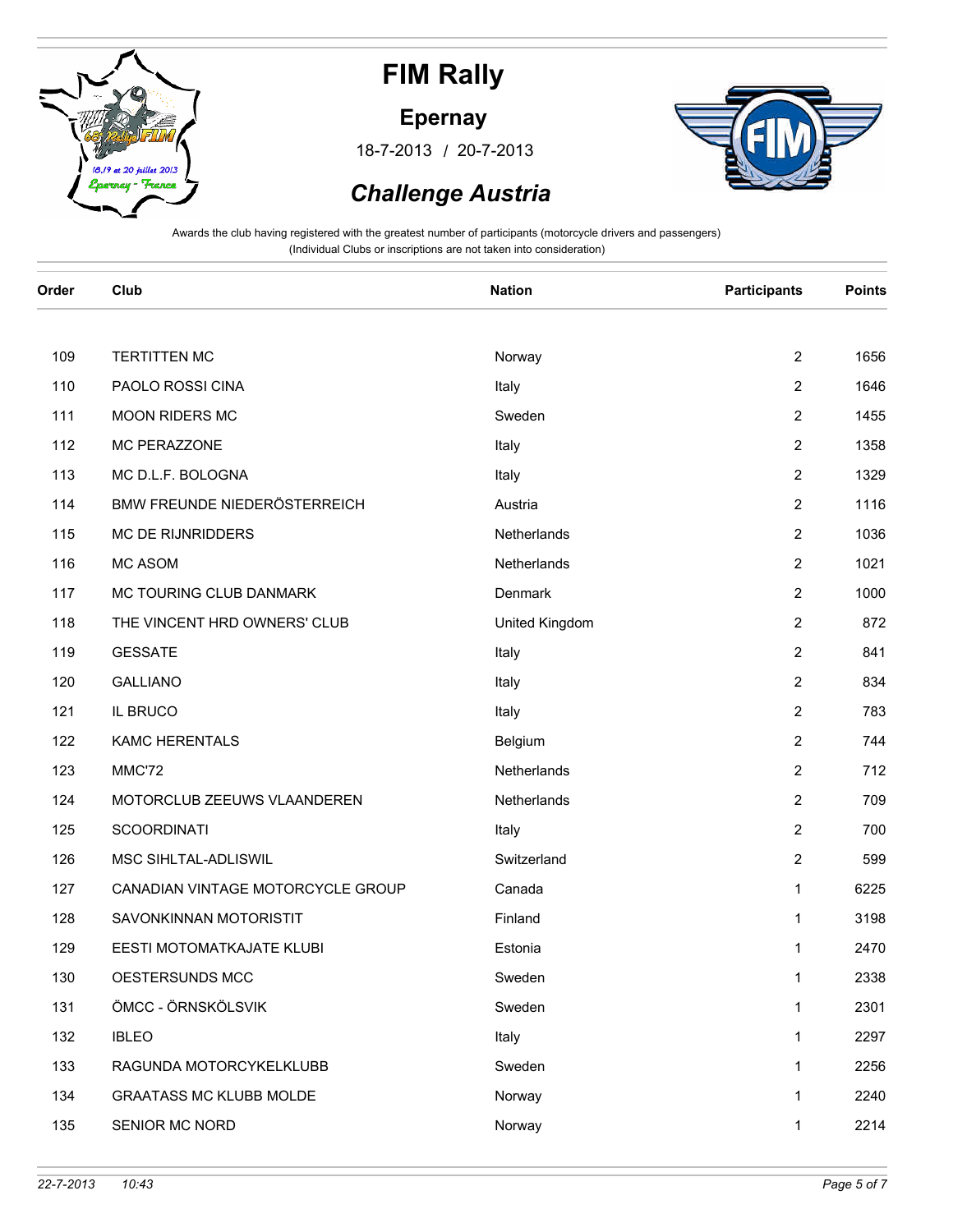

**Epernay**

/ 18-7-2013 20-7-2013



### *Challenge Austria*

| Order | Club                            | <b>Nation</b> | <b>Participants</b> | <b>Points</b> |
|-------|---------------------------------|---------------|---------------------|---------------|
|       |                                 |               |                     |               |
| 136   | <b>MC SALANDRA</b>              | Italy         | 1                   | 2104          |
| 137   | NIDAROS MCK                     | Norway        | 1                   | 2100          |
| 138   | HMCK - HUDIKSVALL               | Sweden        | 1                   | 2068          |
| 139   | MADONNA CENTAUROS M.C           | Spain         | $\mathbf{1}$        | 2024          |
| 140   | LANCIA SASSI NARCAO             | Italy         | 1                   | 1794          |
| 141   | <b>APRILIA</b>                  | Italy         | 1                   | 1739          |
| 142   | <b>SENIOR MC</b>                | Norway        | 1                   | 1660          |
| 143   | <b>TÖRNROS MC</b>               | Sweden        | 1                   | 1582          |
| 144   | EURORA BORAELES                 | Norway        | 1                   | 1550          |
| 145   | <b>GOLDWING CLUB ITALIA</b>     | Italy         | 1                   | 1469          |
| 146   | <b>TULLGARNS MCC</b>            | Sweden        | 1                   | 1460          |
|       | <b>VETLANDA MCK</b>             | Sweden        | 1                   | 1460          |
| 148   | KORTEDALA MK                    | Sweden        | 1                   | 1436          |
| 149   | MOTO CLUB TERRE-MOTO            | Italy         | 1                   | 1421          |
| 150   | MCK VIKINGARNA                  | Sweden        | 1                   | 1404          |
| 151   | <b>FMCK VARBERG</b>             | Sweden        | 1                   | 1369          |
| 152   | <b>MCK SNAPPHANEN</b>           | Sweden        | 1                   | 1276          |
| 153   | <b>MJOLNER MC</b>               | Denmark       | 1                   | 1200          |
|       | MOTO GUZZI KLUB DK              | Denmark       | 1                   | 1200          |
| 155   | MOTORI DELLO STELLA - RIVIGNANO | Italy         | 1                   | 1172          |
| 156   | O. TENNI - RAVENNA              | Italy         | 1                   | 1122          |
| 157   | <b>BULL'S MC</b>                | Denmark       | 1                   | 1100          |
|       | PENA MOTORISTA TAMARITE         | Spain         | 1                   | 1100          |
| 159   | MARZENO - FAENZA                | Italy         | 1                   | 1099          |
| 160   | MOTOCICLISTICO MESTRE           | Italy         | 1                   | 1081          |
| 161   | <b>MC MUTINA</b>                | Italy         | 1                   | 995           |
| 162   | <b>VERONA</b>                   | Italy         | 1                   | 974           |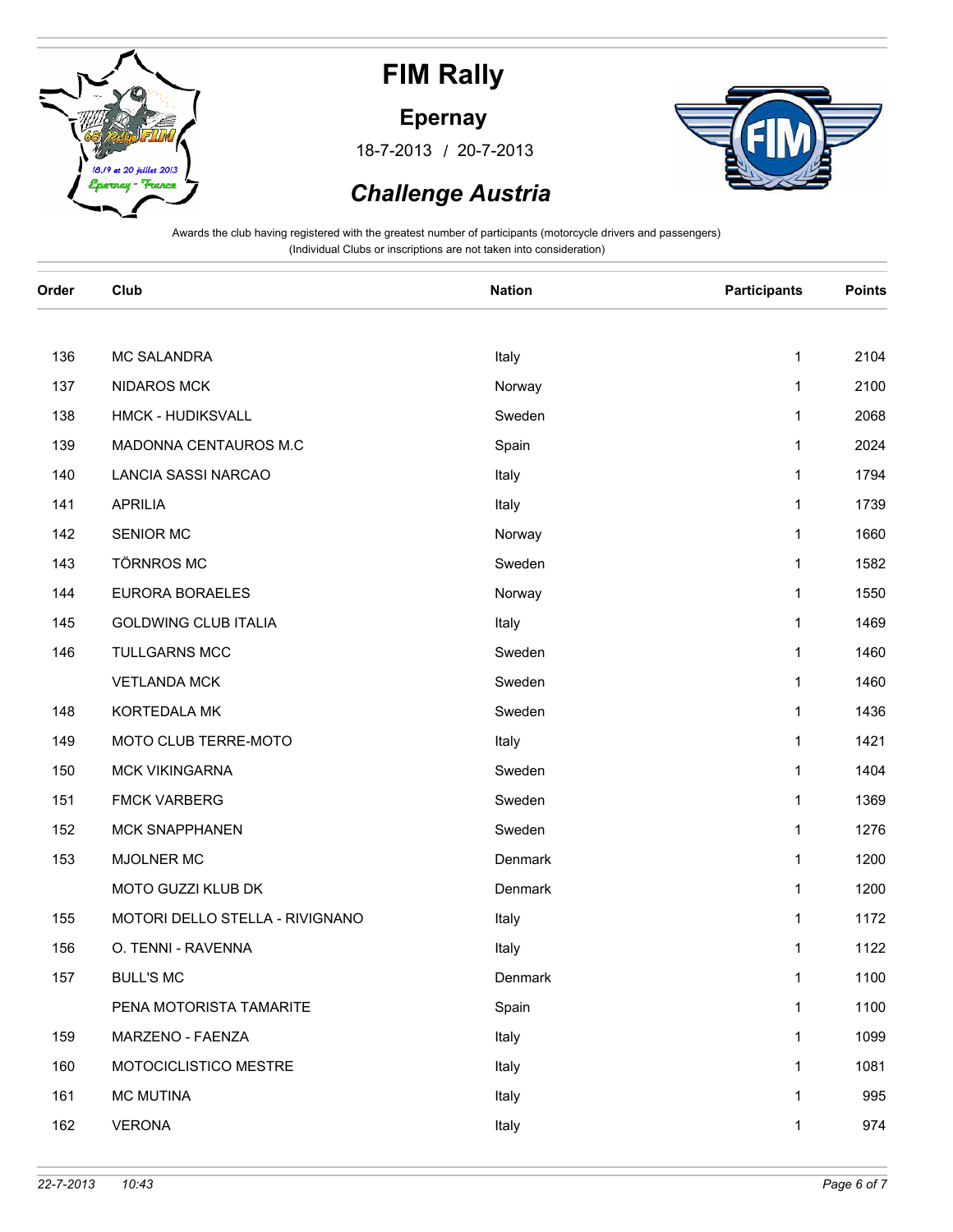

#### **Epernay**

/ 18-7-2013 20-7-2013



### *Challenge Austria*

| Order | Club                        | <b>Nation</b>  | <b>Participants</b> | <b>Points</b> |
|-------|-----------------------------|----------------|---------------------|---------------|
|       |                             |                |                     |               |
| 163   | <b>MC ALBA</b>              | Italy          | 1                   | 940           |
|       | MOTOCLUB BOHEMIA            | Czech Republic | 1                   | 940           |
| 165   | MC MOTO TEAM MERANO         | Italy          | 1                   | 920           |
| 166   | ASSOCIAZIONE CENTAURI CREMA | Italy          | 1                   | 910           |
| 167   | MC CREMA                    | Italy          | 1                   | 900           |
|       | TORSDAGSKLUBBEN             | Denmark        | 1                   | 900           |
| 169   | LAGO D ISEO                 | Italy          | 1                   | 893           |
| 170   | <b>EUROPA BUSCATE</b>       | Italy          | 1                   | 839           |
|       | MC EUROPA BUSCATE           | Italy          | 1                   | 839           |
| 172   | NINO MANZONI                | Italy          | 1                   | 811           |
| 173   | MC SEVESO                   | Italy          | 1                   | 803           |
| 174   | <b>SUSA TOUR</b>            | Italy          | $\mathbf{1}$        | 710           |
| 175   | MSC SUHL                    | Germany        | $\mathbf{1}$        | 700           |
| 176   | MC PAOLO PERAZZONE          | Italy          | 1                   | 680           |
| 177   | <b>FOSSE RIDERS MCA</b>     | United Kingdom | 1                   | 589           |
| 178   | MC INNERBERG & UMGEBUNG     | Switzerland    | 1                   | 570           |
| 179   | <b>MTC 13</b>               | Belgium        | 1                   | 378           |
| 180   | <b>LOOISE MK</b>            | Belgium        | 1                   | 363           |
| 181   | KAMC ST.VITH                | Belgium        | 1                   | 256           |
| 182   | K.M.A.C MENEN               | Belgium        | 1                   | 246           |
| 183   | <b>MC ESTENZE</b>           | Italy          | 1                   | 0             |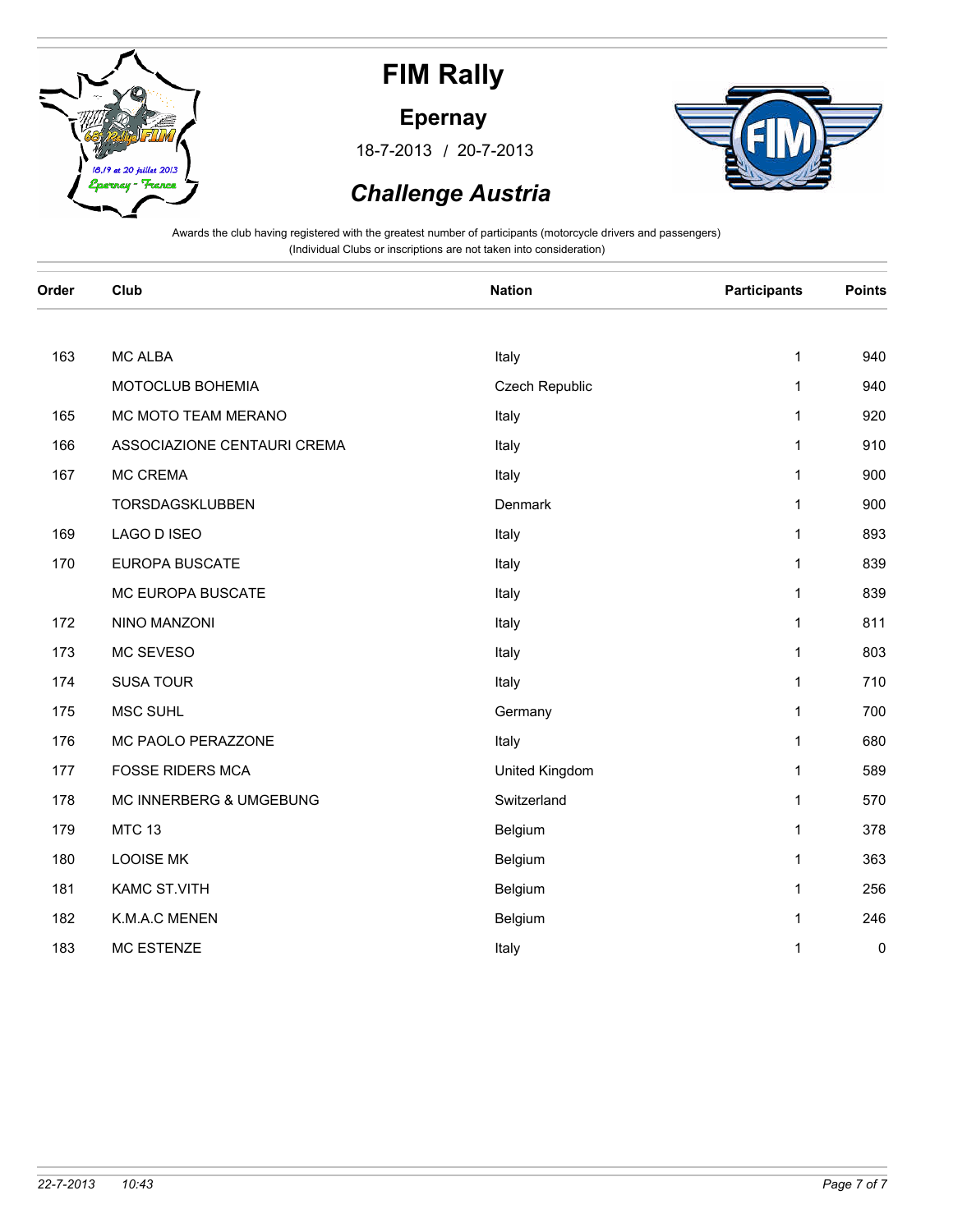

### **Epernay**

/ 18-7-2013 20-7-2013



## *Challenge Belgium*

Awards the FMN represented by the greatest number of Clubs which were classified (Individual Clubs or inscriptions are not taken into consideration)

| Order        | Federation                                          | <b>Nation</b>             | <b>Clubs</b>   | <b>Points</b> |
|--------------|-----------------------------------------------------|---------------------------|----------------|---------------|
| $\mathbf{1}$ | Federazione Motociclistica Italiana                 | Italy                     | 16             | 172143        |
| 2            | Norges Motorsportforbund                            | Norway                    | 6              | 99376         |
| 3            | Svenska Motorcykel - och Snöskoterförbundet         | Sweden                    | 5              | 223918        |
| 4            | Fédération Motocycliste Suisse                      | Switzerland               | 5              | 21642         |
| 5            | Suomen Moottoriliitto r.y.                          | Finland                   | 4              | 280559        |
| 6            | Danmarks Motor Union                                | Denmark                   | 4              | 37545         |
| 7            | Deutscher Motor Sport Bund e. V.                    | Germany                   | 4              | 22650         |
| 8            | Koninklijke Nederlandse Motorrijders Vereniging     | Netherlands               | 4              | 15426         |
| 9            | Fédération Motocycliste de Belgique                 | Belgium                   | 4              | 6964          |
| 10           | Auto-Cycle Union                                    | United Kingdom            | 3              | 18494         |
| 11           | Oesterreichischer Automobil- Motorrad- u. Touring C | Austria                   | $\overline{c}$ | 40141         |
| 12           | Slovenska Motocyklova Federacia                     | Slovakia                  | 2              | 23590         |
| 13           | Polski Zwiazek Motorowy                             | Poland                    | 2              | 20400         |
| 14           | Hrvatski Motociklisticki Savez                      | Croatia                   | $\overline{2}$ | 13895         |
| 15           | Autoklub of the Czech Republic                      | Czech Republic            | $\overline{c}$ | 13440         |
| 16           | Motorcycle Federation of Macedonia                  | Macedonia                 | 1              | 28600         |
| 17           | Real Federacion Motociclista Espanola               | Spain                     | 1              | 19610         |
| 18           | Motorcycle Federation of Russia                     | <b>Russian Federation</b> | 1              | 13500         |
| 19           | Avto-Moto Zveza Slovenije                           | Slovenia                  | 1              | 12650         |
| 20           | Moto Club de Monaco                                 | Monaco                    | 1              | 10800         |
| 21           | Motor Cycle Union of Ireland                        | Ireland                   | 1              | 10562         |
| 22           | Estonian Motorcycling Federation                    | Estonia                   | 1              | 9970          |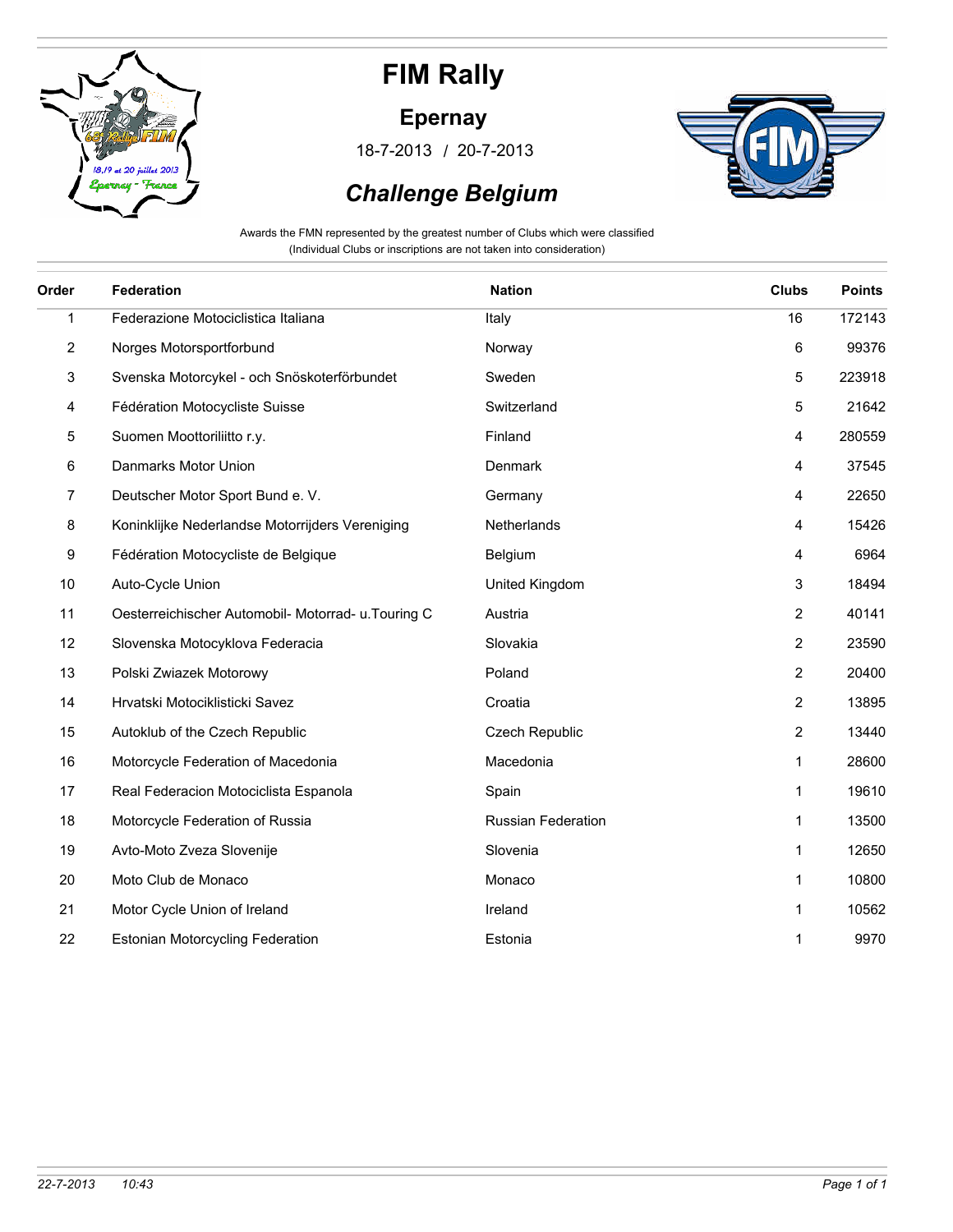

#### **Epernay**

/ 18-7-2013 20-7-2013



## *Challenge Bohemia*

Awards the FMN with the greatest number of drivers of motorcycles over 125 cc and up to 250 cc

| Order | Federation                          | <b>Nation</b>  | Motorcycles | Points |
|-------|-------------------------------------|----------------|-------------|--------|
|       | Federazione Motociclistica Italiana | Italy          |             | 1700   |
|       | Autoklub of the Czech Republic      | Czech Republic |             | 940    |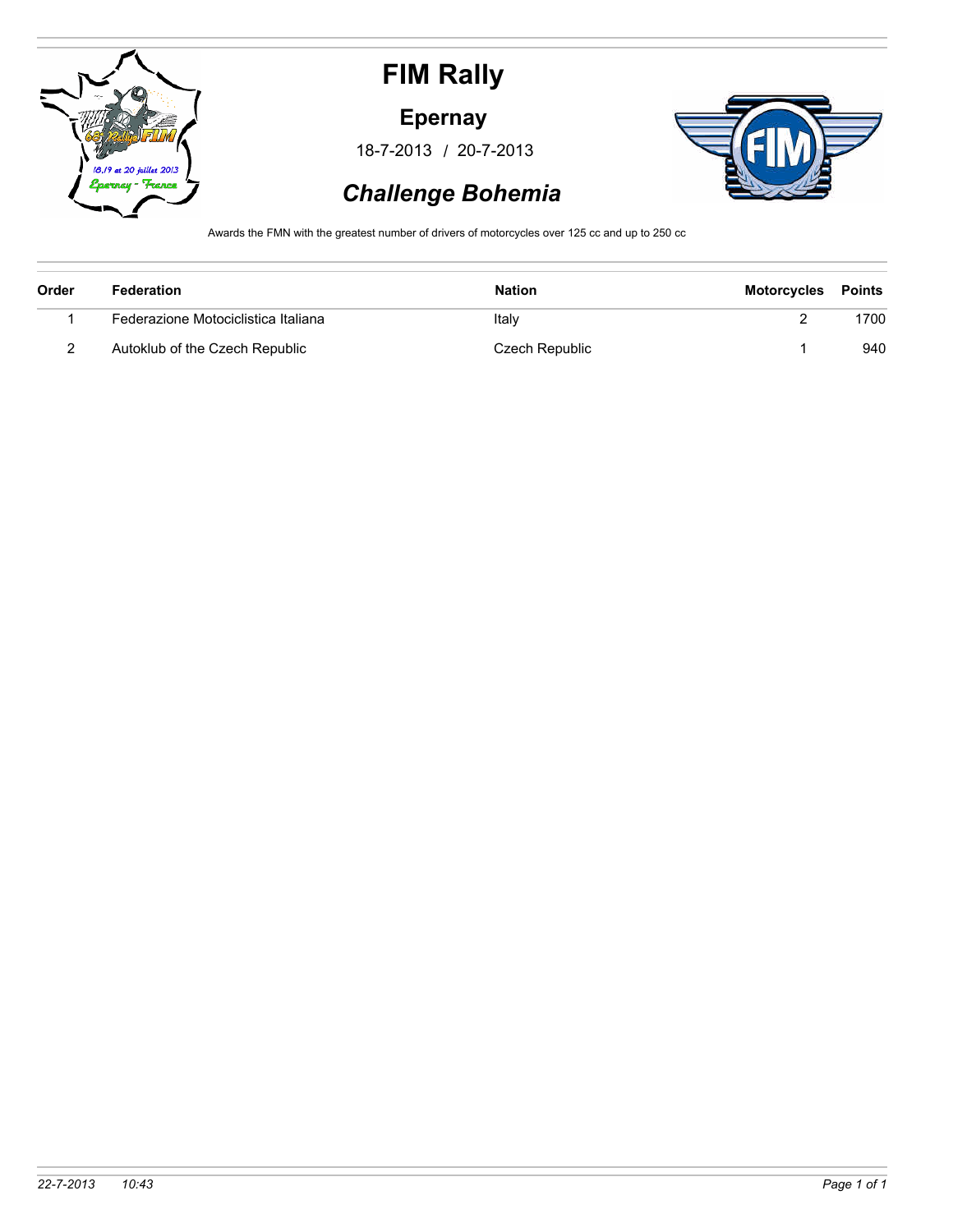

**Epernay**

/ 18-7-2013 20-7-2013



 *Challenge FIVA*

Awards the FMN which has achieved the highest number of FIVA-points by motorcycles of minimum 20 years old. FIVA-points are calculated by multiplying the distance per driver by a factor depending on the age of the motorcycle

| Order          | <b>Federation</b>                                   | <b>Nation</b>         | <b>Points</b> |
|----------------|-----------------------------------------------------|-----------------------|---------------|
| 1              | Suomen Moottoriliitto r.y.                          | Finland               | 20957,0       |
| $\overline{2}$ | Svenska Motorcykel - och Snöskoterförbundet         | Sweden                | 9799,2        |
| 3              | Federazione Motociclistica Italiana                 | Italy                 | 9417,0        |
| 4              | Motorcycle Federation of Macedonia                  | Macedonia             | 6680,0        |
| 5              | Oesterreichischer Automobil- Motorrad- u. Touring C | Austria               | 5174,2        |
| 6              | <b>Estonian Motorcycling Federation</b>             | Estonia               | 4482,0        |
| 7              | Danmarks Motor Union                                | Denmark               | 4080,0        |
| 8              | Auto-Cycle Union                                    | United Kingdom        | 3601,4        |
| 9              | Norges Motorsportforbund                            | Norway                | 2570,4        |
| 10             | Motor Cycle Union of Ireland                        | Ireland               | 2185,6        |
| 11             | Koninklijke Nederlandse Motorrijders Vereniging     | Netherlands           | 2089,0        |
| 12             | Fédération Motocycliste Suisse                      | Switzerland           | 1077,6        |
| 13             | Real Federacion Motociclista Espanola               | Spain                 | 912,0         |
| 14             | Fédération Motocycliste de Belgique                 | Belgium               | 702,0         |
| 15             | Deutscher Motor Sport Bund e. V.                    | Germany               | 600,0         |
| 16             | Autoklub of the Czech Republic                      | <b>Czech Republic</b> | 564,0         |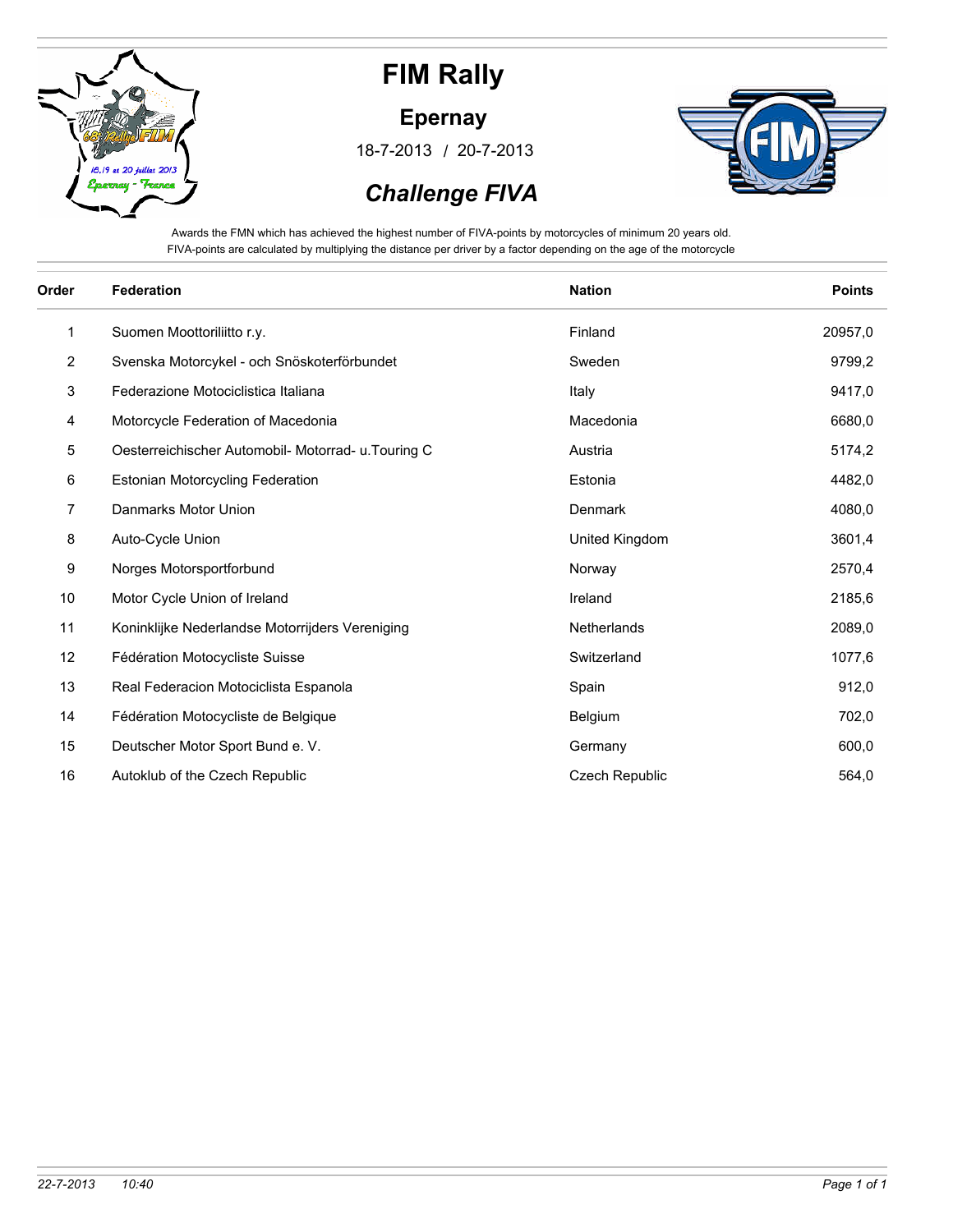

#### **Epernay**

/ 18-7-2013 20-7-2013



### *Challenge France*

Awards the FMN represented by the greatest number of riders driving motorcycles of small capacity, over 50 cc and up to 125 cc, other than scooters

| Order | <b>Federation</b>                | <b>Nation</b> | <b>Riders</b> | <b>Points</b> |
|-------|----------------------------------|---------------|---------------|---------------|
|       | Norges Motorsportforbund         | Norway        | 2             | 2896          |
| 2     | Slovenska Motocyklova Federacia  | Slovakia      |               | 1365          |
| 3     | Deutscher Motor Sport Bund e. V. | Germany       |               | 700           |
|       |                                  |               |               |               |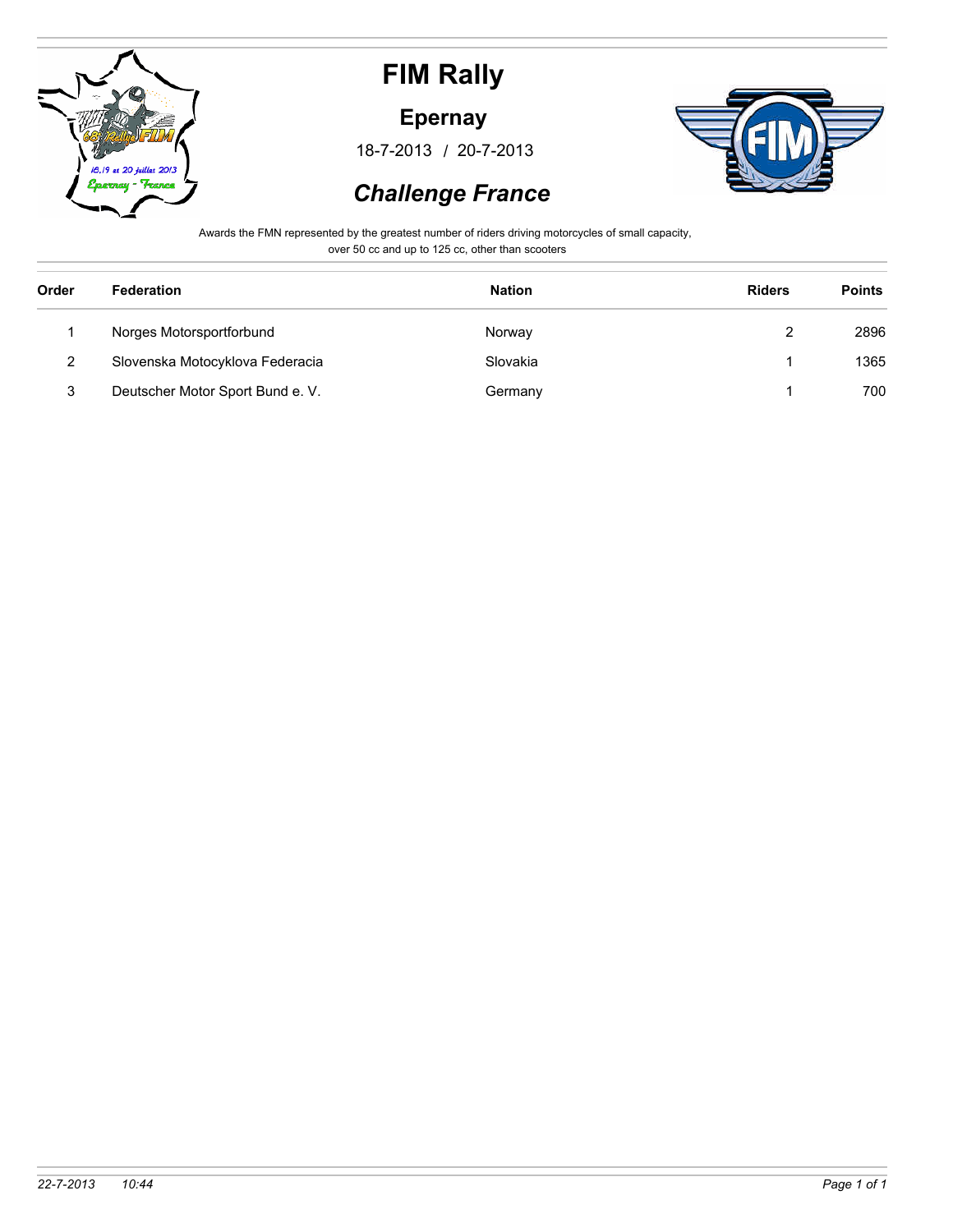

### **Epernay**

/ 18-7-2013 20-7-2013



### *Challenge Gagarine*

Awards the FMN represented by the greatest number of motorcyclists, driving motorcycles of all categories, groups and classes

| Order        | <b>Federation</b>                                   | <b>Nation</b>      | <b>Motorcyclists</b> | <b>Points</b> |
|--------------|-----------------------------------------------------|--------------------|----------------------|---------------|
| $\mathbf{1}$ | Federazione Motociclistica Italiana                 | Italy              | 133                  | 153760        |
| 2            | Svenska Motorcykel - och Snöskoterförbundet         | Sweden             | 131                  | 217037        |
| 3            | Suomen Moottoriliitto r.y.                          | Finland            | 78                   | 248767        |
| 4            | Norges Motorsportforbund                            | Norway             | 50                   | 97881         |
| 5            | Fédération Motocycliste Suisse                      | Switzerland        | 42                   | 20472         |
| 6            | Oesterreichischer Automobil- Motorrad- u. Touring C | Austria            | 34                   | 36824         |
| 7            | Danmarks Motor Union                                | Denmark            | 31                   | 35365         |
| 8            | Koninklijke Nederlandse Motorrijders Vereniging     | Netherlands        | 28                   | 14345         |
| 9            | Auto-Cycle Union                                    | United Kingdom     | 27                   | 16403         |
| 10           | Deutscher Motor Sport Bund e. V.                    | Germany            | 25                   | 20200         |
| 11           | Fédération Motocycliste de Belgique                 | Belgium            | 22                   | 6964          |
| 12           | Slovenska Motocyklova Federacia                     | Slovakia           | 16                   | 22225         |
| 13           | Polski Zwiazek Motorowy                             | Poland             | 12                   | 18900         |
| 14           | Autoklub of the Czech Republic                      | Czech Republic     | 12                   | 11520         |
| 15           | Moto Club de Monaco                                 | Monaco             | 12                   | 10800         |
| 16           | Real Federacion Motociclista Espanola               | Spain              | 11                   | 16690         |
| 17           | Avto-Moto Zveza Slovenije                           | Slovenia           | 11                   | 12650         |
| 18           | Motorcycle Federation of Macedonia                  | Macedonia          | 9                    | 19800         |
| 19           | Motor Cycle Union of Ireland                        | Ireland            | 8                    | 10562         |
| 20           | Hrvatski Motociklisticki Savez                      | Croatia            | 8                    | 9995          |
| 21           | Motorcycle Federation of Russia                     | Russian Federation | 4                    | 10800         |
| 22           | <b>Estonian Motorcycling Federation</b>             | Estonia            | 4                    | 9970          |
| 23           | Canadian Motorcycle Association                     | Canada             | 1                    | 6225          |
| 24           | Hungarian Motorcycle Sport Federation               | Hungary            | 1                    | 1590          |
| 25           | Motor Union du Grand Duché de Luxembourg            | Luxembourg         | 1                    | 220           |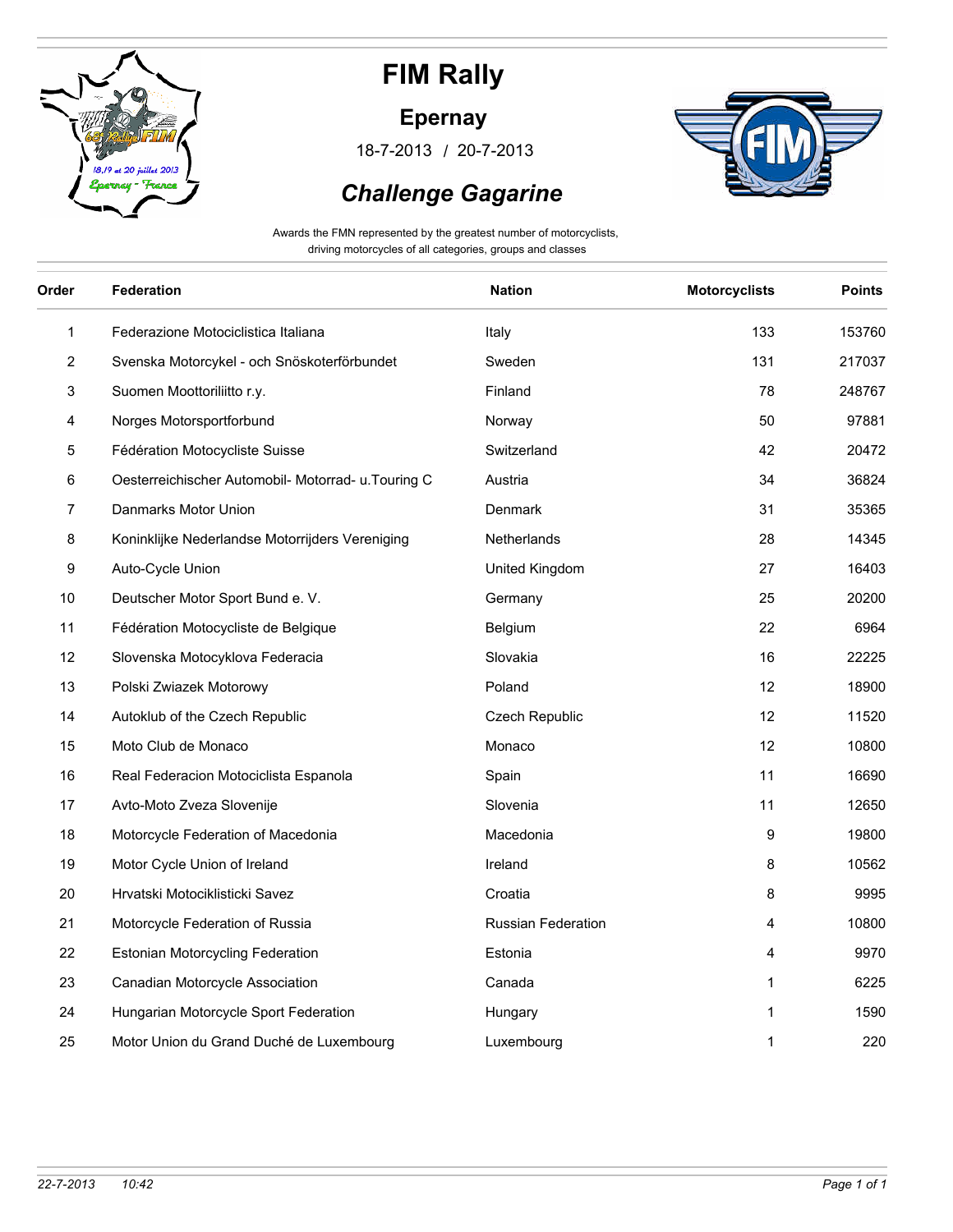

#### **Epernay**

/ 18-7-2013 20-7-2013



### *Challenge Hungaria*

Awards the FMN which has achieved the highest number of points for drivers of motorcycles of all categories, groups and classes carrying one or more passengers, all registered at the Arrival Control

| Order | <b>Federation</b>                                   | <b>Nation</b>             | <b>Points</b> |
|-------|-----------------------------------------------------|---------------------------|---------------|
| 1     | Suomen Moottoriliitto r.y.                          | Finland                   | 73021         |
| 2     | Svenska Motorcykel - och Snöskoterförbundet         | Sweden                    | 62390         |
| 3     | Federazione Motociclistica Italiana                 | Italy                     | 51256         |
| 4     | Norges Motorsportforbund                            | Norway                    | 27009         |
| 5     | Motorcycle Federation of Macedonia                  | Macedonia                 | 11400         |
| 6     | Real Federacion Motociclista Espanola               | Spain                     | 9002          |
| 7     | Fédération Motocycliste Suisse                      | Switzerland               | 7199          |
| 8     | Polski Zwiazek Motorowy                             | Poland                    | 6900          |
| 9     | Oesterreichischer Automobil- Motorrad- u. Touring C | Austria                   | 6499          |
| 10    | Hrvatski Motociklisticki Savez                      | Croatia                   | 6437          |
| 11    | Avto-Moto Zveza Slovenije                           | Slovenia                  | 5750          |
| 12    | Motorcycle Federation of Russia                     | <b>Russian Federation</b> | 5400          |
| 13    | Deutscher Motor Sport Bund e. V.                    | Germany                   | 4770          |
| 14    | Danmarks Motor Union                                | Denmark                   | 4350          |
| 15    | Slovenska Motocyklova Federacia                     | Slovakia                  | 4130          |
| 16    | Koninklijke Nederlandse Motorrijders Vereniging     | Netherlands               | 3897          |
| 17    | Autoklub of the Czech Republic                      | Czech Republic            | 3840          |
| 18    | Moto Club de Monaco                                 | Monaco                    | 3600          |
| 19    | <b>Estonian Motorcycling Federation</b>             | Estonia                   | 2500          |
| 20    | Fédération Motocycliste de Belgique                 | Belgium                   | 2139          |
| 21    | Auto-Cycle Union                                    | United Kingdom            | 1603          |
| 22    | Hungarian Motorcycle Sport Federation               | Hungary                   | 1590          |
| 23    | Motor Cycle Union of Ireland                        | Ireland                   | 1366          |
| 24    | Motor Union du Grand Duché de Luxembourg            | Luxembourg                | 220           |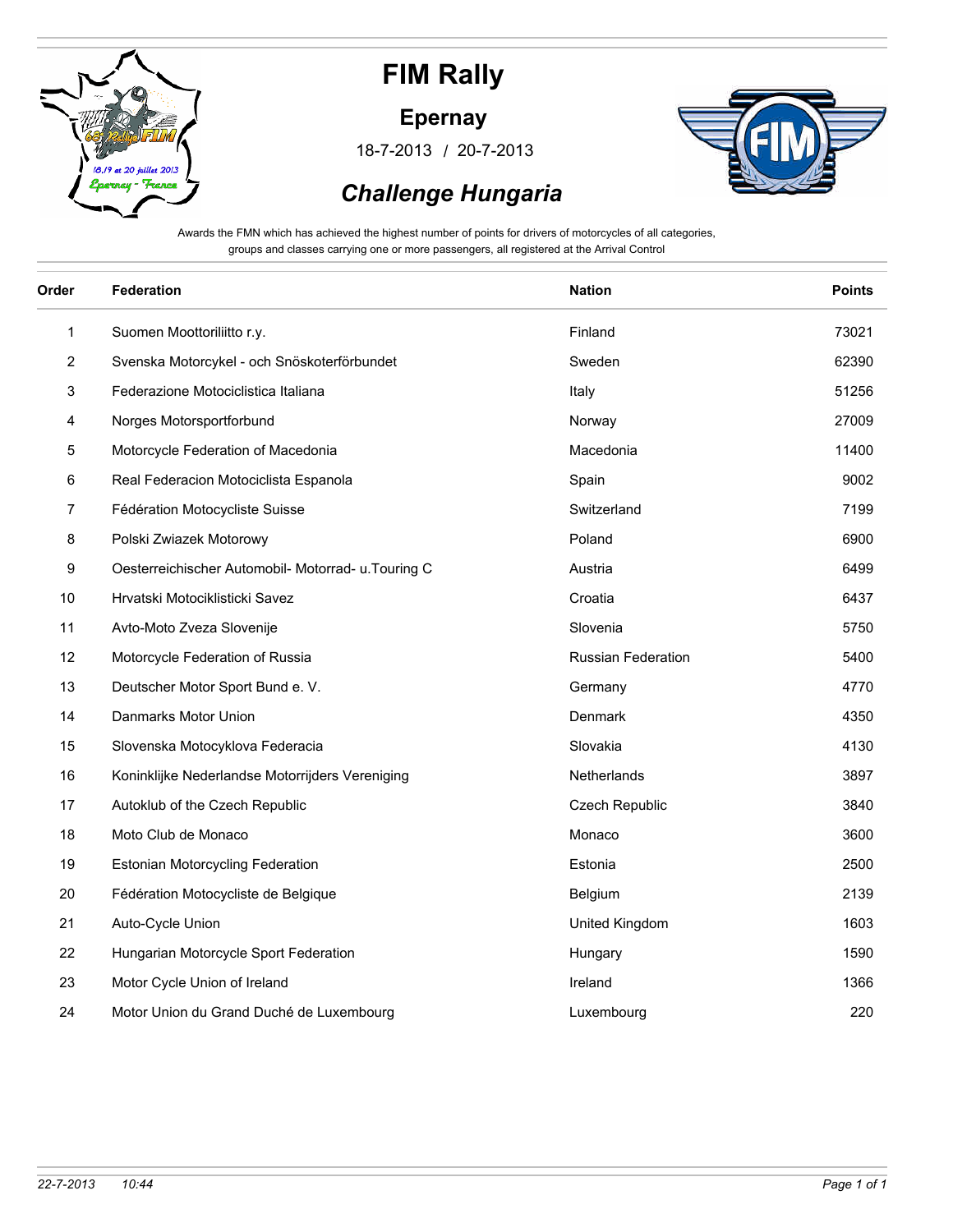

**Epernay**

/ 18-7-2013 20-7-2013



### *Challenge Inter-Clubs*

For each FMN, a classification is established of its three best Clubs according to the total number of points. In order to be classified, the Club must be represented with at least three motorcycles.

The first Club classified of each FMN shall receive an award.

| <b>FMN</b>     |                                                 | <b>Nation</b>         |  |
|----------------|-------------------------------------------------|-----------------------|--|
| Order          | Club                                            | <b>Points</b>         |  |
|                | Oesterreichischer Automobil- Motorrad- u.Tourir | <b>Austria</b>        |  |
| $\mathbf{1}$   | ÖAMTC / ZV KREMS                                | 25584                 |  |
| 2              | <b>MSC ENZIAN</b>                               | 6792                  |  |
|                |                                                 |                       |  |
|                | Fédération Motocycliste de Belgique             | <b>Belgium</b>        |  |
| 1              | <b>MC KOERSEL</b>                               | 1835                  |  |
| 2              | <b>BMW MC VLAANDEREN</b>                        | 1248                  |  |
| 3              | AMC ST VITH                                     | 1024                  |  |
|                | <b>Hrvatski Motociklisticki Savez</b>           | <b>Croatia</b>        |  |
|                |                                                 |                       |  |
| 1              | <b>BMW MOTO KLUB ZAGREB</b>                     | 6485                  |  |
| $\overline{2}$ | 1 HMK ZAGREB                                    | 3900                  |  |
|                | <b>Autoklub of the Czech Republic</b>           | <b>Czech Republic</b> |  |
| 1              | AUTOMOTOKLUB NACERADEC                          | 6860                  |  |
| $\overline{2}$ | MC BOHEMIA TYNEC N,S.                           | 5640                  |  |
|                |                                                 |                       |  |
|                | <b>Danmarks Motor Union</b>                     | <b>Denmark</b>        |  |
| -1             | ROLD SKOV MC                                    | 7200                  |  |
| 2              | <b>BREDE MC</b>                                 | 6540                  |  |
| 3              | SAEDBY MC                                       | 3900                  |  |
|                |                                                 |                       |  |
|                | <b>Estonian Motorcycling Federation</b>         | <b>Estonia</b>        |  |
| 1              | <b>ESTONIAN TOURING MC</b>                      | 7500                  |  |
|                | <b>Suomen Moottoriliitto r.y.</b>               | <b>Finland</b>        |  |
|                | TOURING FINLANDIA MK                            |                       |  |
| $\mathbf{1}$   |                                                 | 186853                |  |
| $\overline{2}$ | THE MOTOR CLUB OF HYVINKÄÄ                      | 19284                 |  |
| $\mathsf 3$    | ZOO MC                                          | 12688                 |  |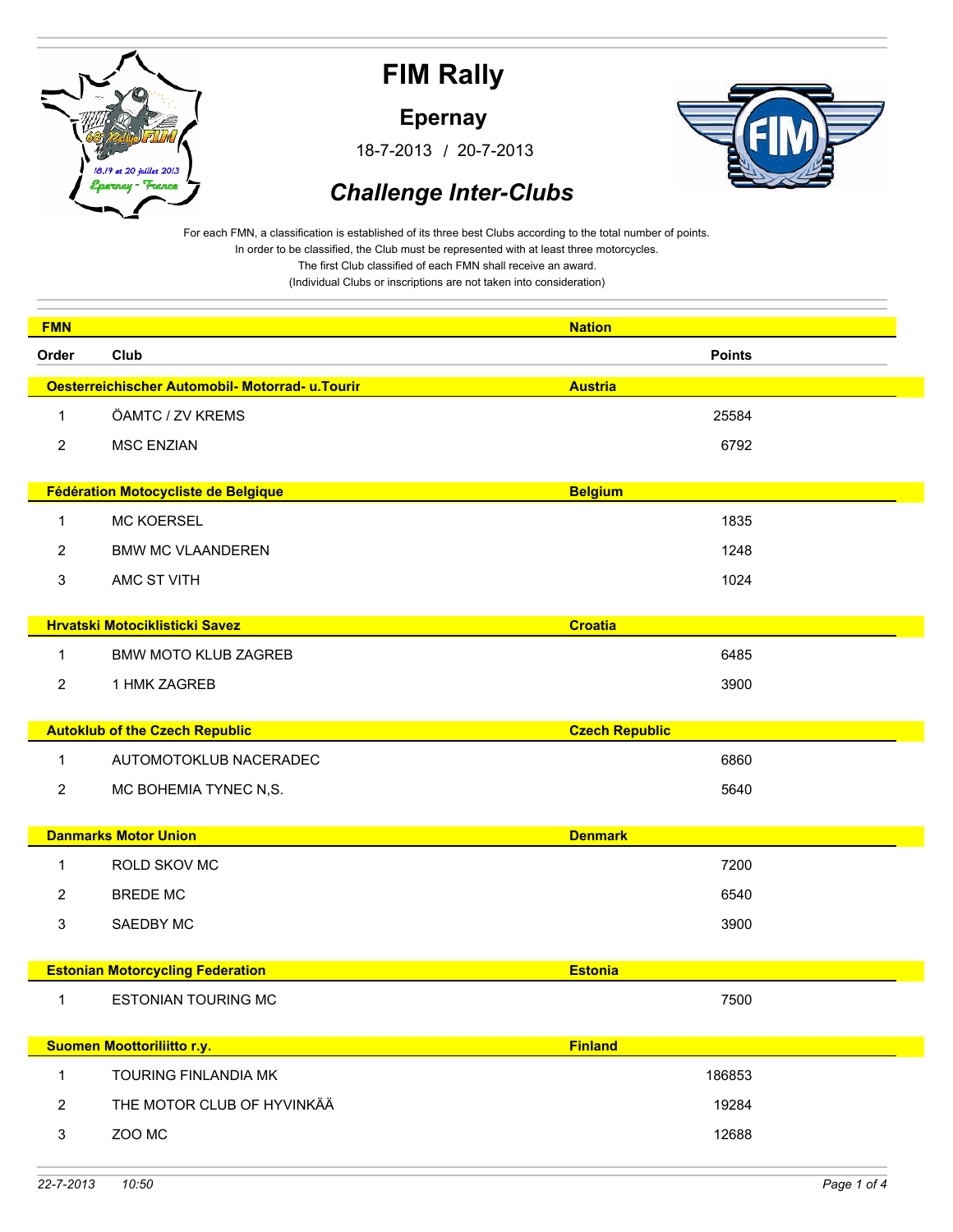

**Epernay**

/ 18-7-2013 20-7-2013



### *Challenge Inter-Clubs*

For each FMN, a classification is established of its three best Clubs according to the total number of points. In order to be classified, the Club must be represented with at least three motorcycles.

The first Club classified of each FMN shall receive an award.

| <b>FMN</b>     |                                                 | <b>Nation</b>      |
|----------------|-------------------------------------------------|--------------------|
| Order          | Club                                            | <b>Points</b>      |
|                |                                                 |                    |
|                | Deutscher Motor Sport Bund e. V.                | <b>Germany</b>     |
| $\mathbf{1}$   | <b>TOUREN TEAM MUNSTERLAND</b>                  | 4664               |
| $\overline{2}$ | MC WEILHEIM E.V                                 | 3800               |
| 3              | <b>BMW CLUB FREIBURG</b>                        | 3150               |
|                | <b>Motor Cycle Union of Ireland</b>             | <b>Ireland</b>     |
| $\mathbf{1}$   | ROOTERS MCC                                     | 8196               |
|                |                                                 |                    |
|                | <b>Federazione Motociclistica Italiana</b>      | <b>Italy</b>       |
| $\mathbf{1}$   | <b>MC ANDREA TESTA</b>                          | 10260              |
| $\overline{2}$ | <b>VECCHIO PIEMONTE</b>                         | 9960               |
| 3              | MALVITO CENTAURI DELL ESARO                     | 7964               |
|                | <b>Motorcycle Federation of Macedonia</b>       | <b>Macedonia</b>   |
| $\mathbf{1}$   | MC MERITUM TEAM CLUB                            | 11000              |
|                |                                                 |                    |
|                | <b>Moto Club de Monaco</b>                      | <b>Monaco</b>      |
| 1              | MOTO-CLUB DE MONACO                             | 10800              |
|                | Koninklijke Nederlandse Motorrijders Vereniging | <b>Netherlands</b> |
| 1              | VAMC GRAAFSCHAPRIJDERS                          | 3318               |
| 2              | MC DE BLIJDE RIJDERS                            | 2180               |
| 3              | <b>MC MARTINISTAD</b>                           | 1947               |
|                |                                                 |                    |
|                | <b>Norges Motorsportforbund</b>                 | <b>Norway</b>      |
| $\mathbf{1}$   | AVEROY MC KLUBB                                 | 18240              |
| $\overline{2}$ | NMF TOURING CLUB                                | 14994              |
| $\mathbf{3}$   | TEAM AURORA BOREALIS                            | 13152              |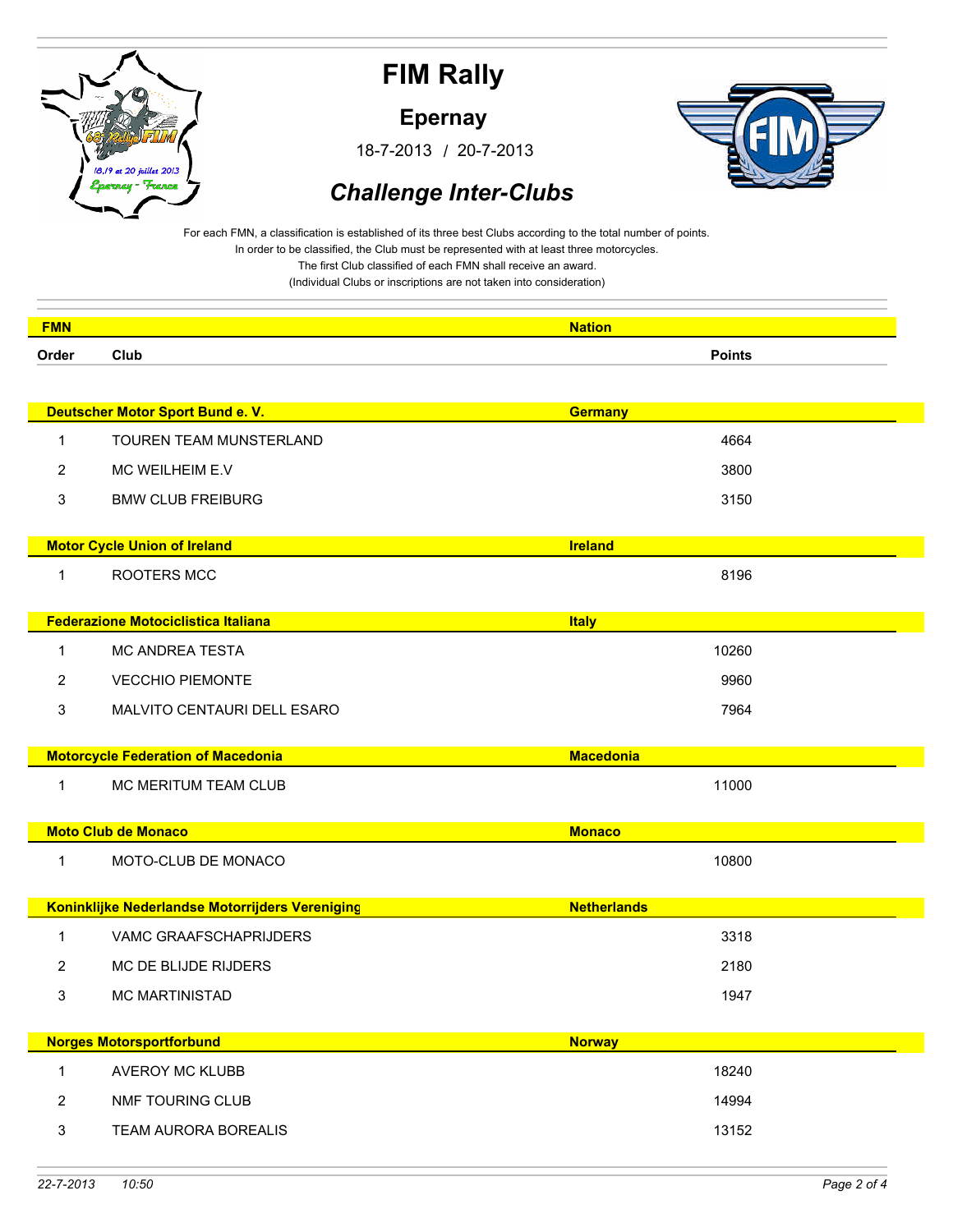

**Epernay**

/ 18-7-2013 20-7-2013



### *Challenge Inter-Clubs*

For each FMN, a classification is established of its three best Clubs according to the total number of points. In order to be classified, the Club must be represented with at least three motorcycles.

The first Club classified of each FMN shall receive an award.

| <b>FMN</b>     |                                             | <b>Nation</b>             |
|----------------|---------------------------------------------|---------------------------|
| Order          | Club                                        | <b>Points</b>             |
|                |                                             |                           |
|                | <b>Polski Zwiazek Motorowy</b>              | <b>Poland</b>             |
| 1              | <b>LKT WYCZOL</b>                           | 15000                     |
| 2              | AUTOMOBILKLUB BILGORAJSKI                   | 5400                      |
|                |                                             |                           |
|                | <b>Motorcycle Federation of Russia</b>      | <b>Russian Federation</b> |
| 1              | <b>BMW OC RUSSIA</b>                        | 10800                     |
|                | Slovenska Motocyklova Federacia             | <b>Slovakia</b>           |
|                |                                             |                           |
| 1              | <b>RIDERS LEVICE</b>                        | 15400                     |
| $\overline{2}$ | <b>BILI ANDELE</b>                          | 6825                      |
|                | <b>Avto-Moto Zveza Slovenije</b>            | <b>Slovenia</b>           |
| 1              | AMD TRZIC                                   | 12650                     |
|                |                                             |                           |
|                | Real Federacion Motociclista Espanola       | <b>Spain</b>              |
| 1              | CARRETERA Y MANTA                           | 16742                     |
|                |                                             |                           |
|                | Svenska Motorcykel - och Snöskoterförbundet | <b>Sweden</b>             |
| 1              | <b>SUNDSVALLS MCC</b>                       | 28015                     |
| 2              | SÄLLSKAPET HJULINGARNA                      | 17900                     |
| 3              | <b>SKARABORGS MCTC</b>                      | 4626                      |
|                | <b>Fédération Motocycliste Suisse</b>       | <b>Switzerland</b>        |
| 1              | MOTO-CLUB DES BAYARDS                       | 4740                      |
| $\overline{2}$ | <b>MSC "ZURI" ZURICH</b>                    | 4200                      |
|                | FMV (FÉDÉRATION MOTORISÉE VALAISANNE)       | 3600                      |
| 3              |                                             |                           |
|                | <b>Auto-Cycle Union</b>                     | <b>United Kingdom</b>     |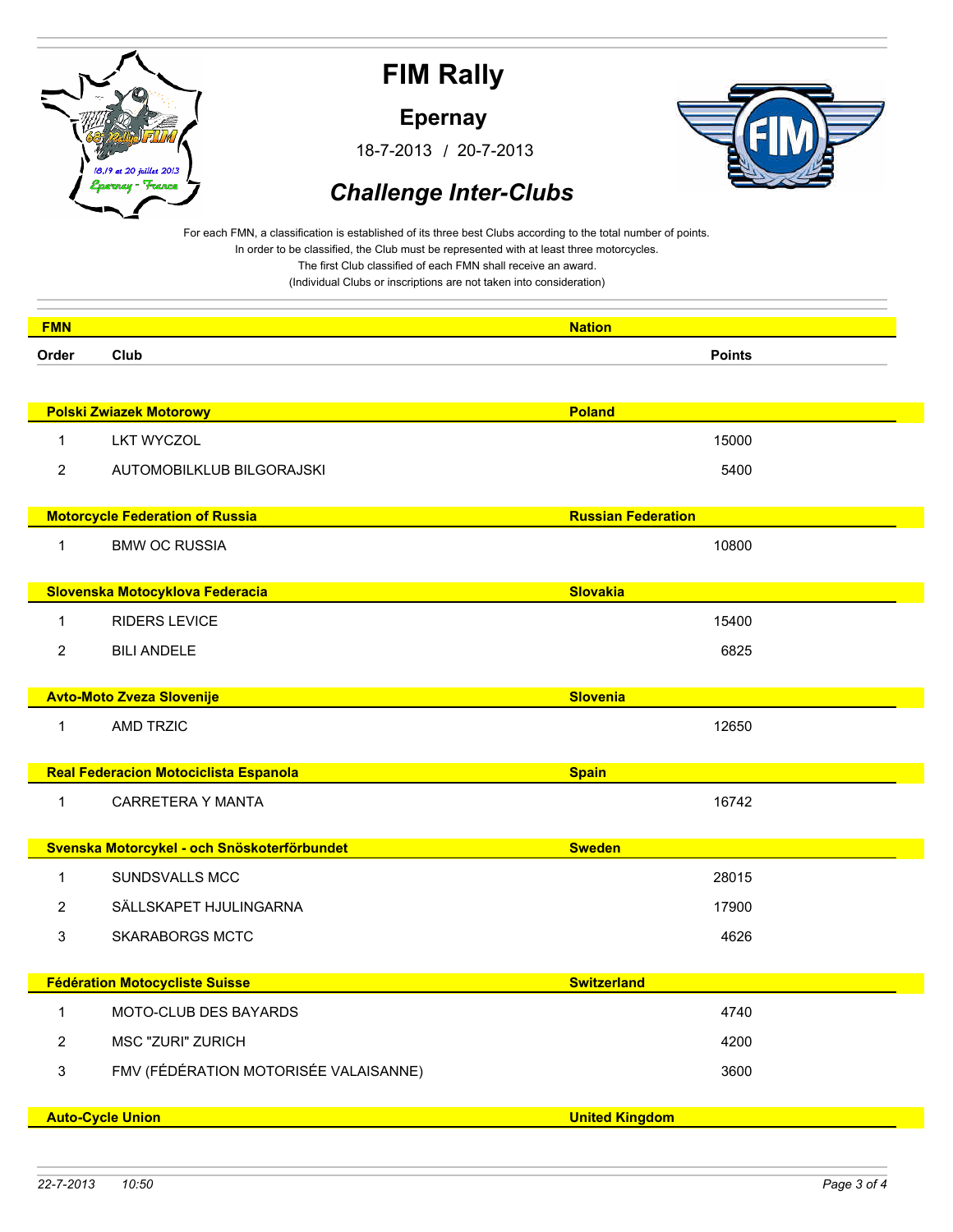

**Epernay**

/ 18-7-2013 20-7-2013



## *Challenge Inter-Clubs*

For each FMN, a classification is established of its three best Clubs according to the total number of points. In order to be classified, the Club must be represented with at least three motorcycles.

The first Club classified of each FMN shall receive an award.

| <b>FMN</b> |                           | <b>Nation</b> |
|------------|---------------------------|---------------|
| Order      | Club                      | <b>Points</b> |
|            | MAYFLOWER MOTORCYCLE CLUB | 8411          |
| 2          | <b>IMTC</b>               | 3180          |
| 3          | 69 MCC DOVER              | 960           |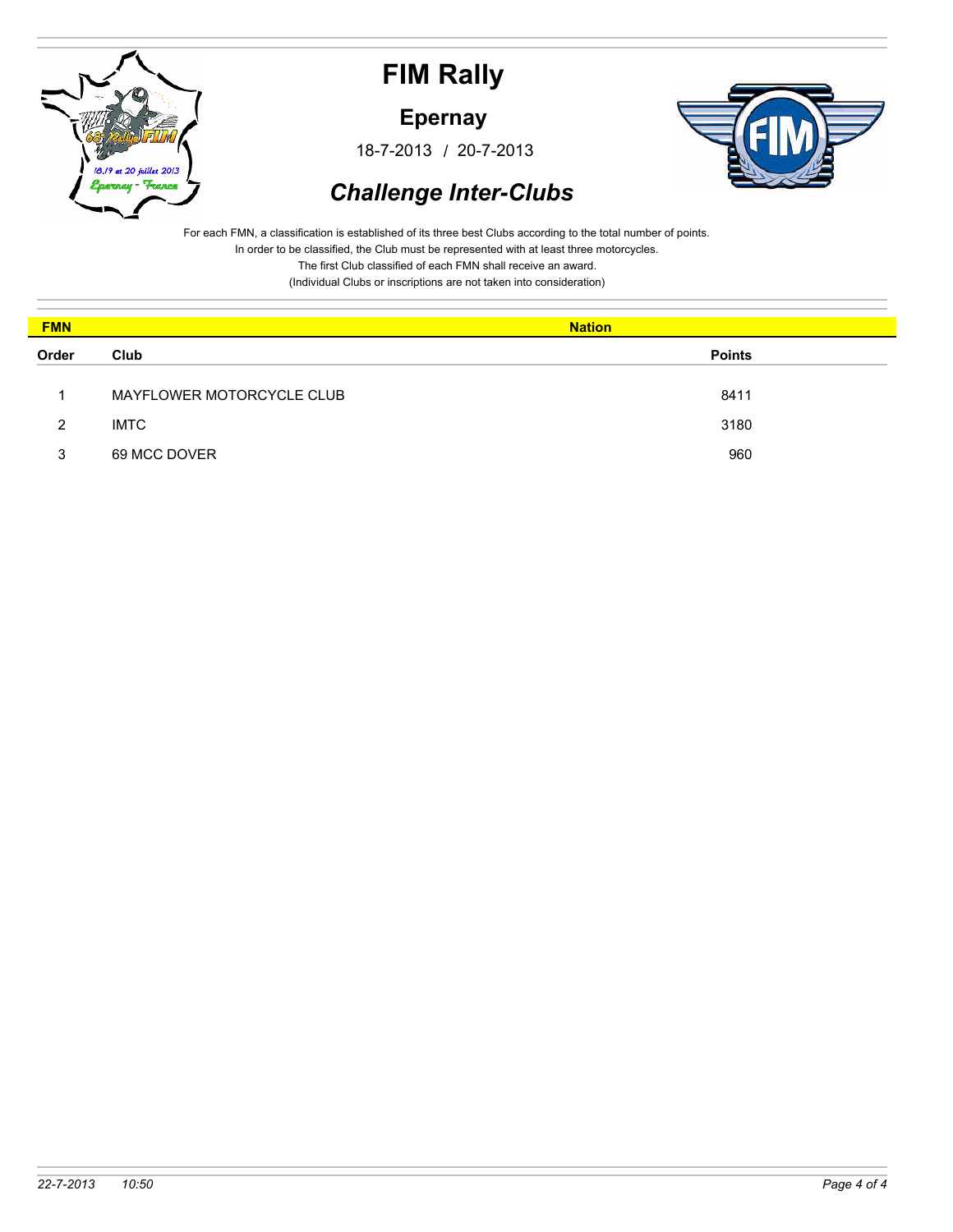

**Epernay**

/ 18-7-2013 20-7-2013



### *Challenge Italia*

Awards the FMN represented by the greatest number of motorcycle drivers under the age of 21 (the driver must be between the ages of 17 and 21 at the end of the month during which the FIM rally takes place)

| Order | Federation                                      | <b>Nation</b> | <b>Drivers</b> | <b>Points</b> |
|-------|-------------------------------------------------|---------------|----------------|---------------|
|       | Danmarks Motor Union                            | Denmark       |                | 1090          |
| 2     | Koninklijke Nederlandse Motorrijders Vereniging | Netherlands   |                | 532           |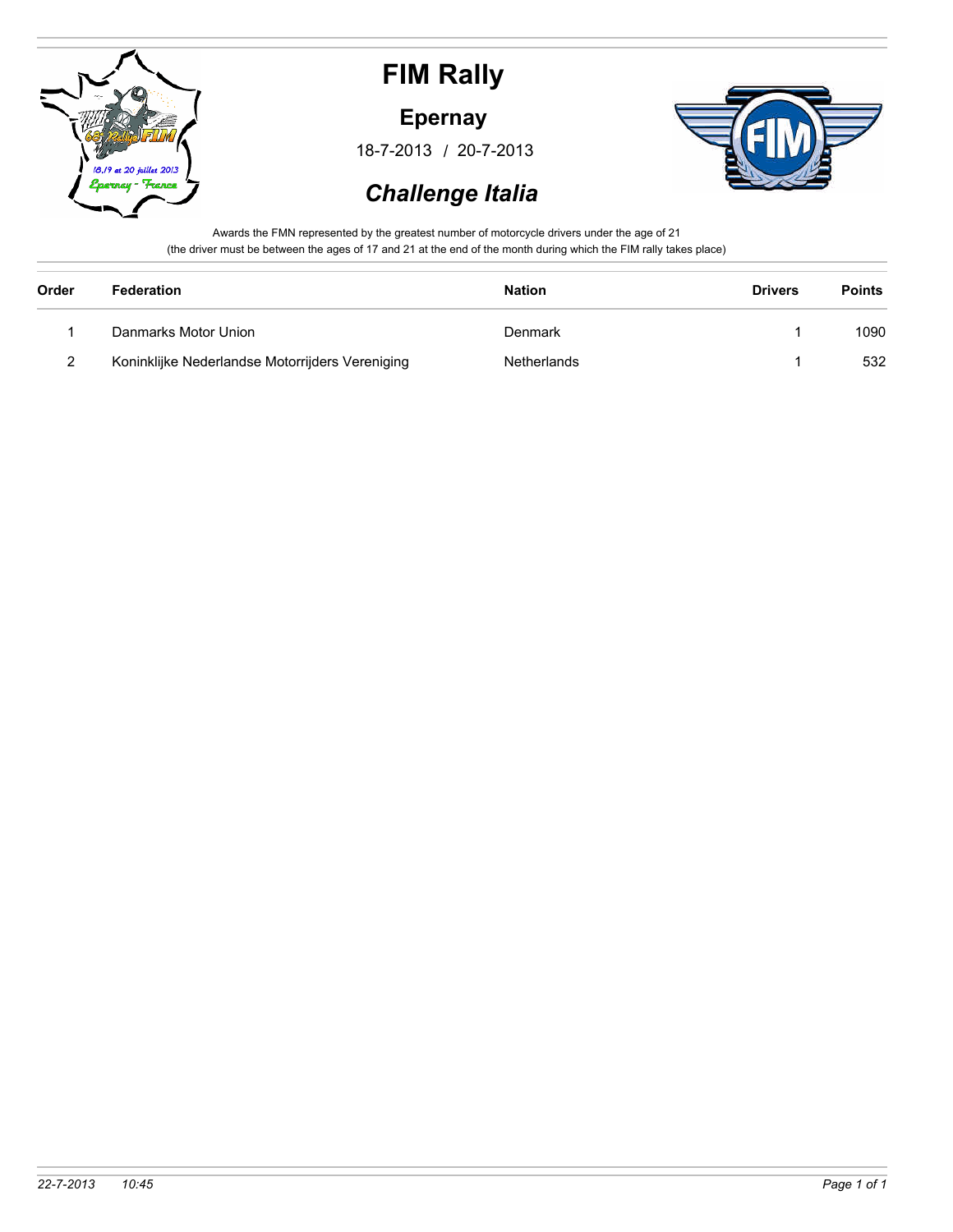

| Order<br><b>Federation</b><br><b>Riders</b><br><b>Nation</b> | <b>Points</b> |
|--------------------------------------------------------------|---------------|
|--------------------------------------------------------------|---------------|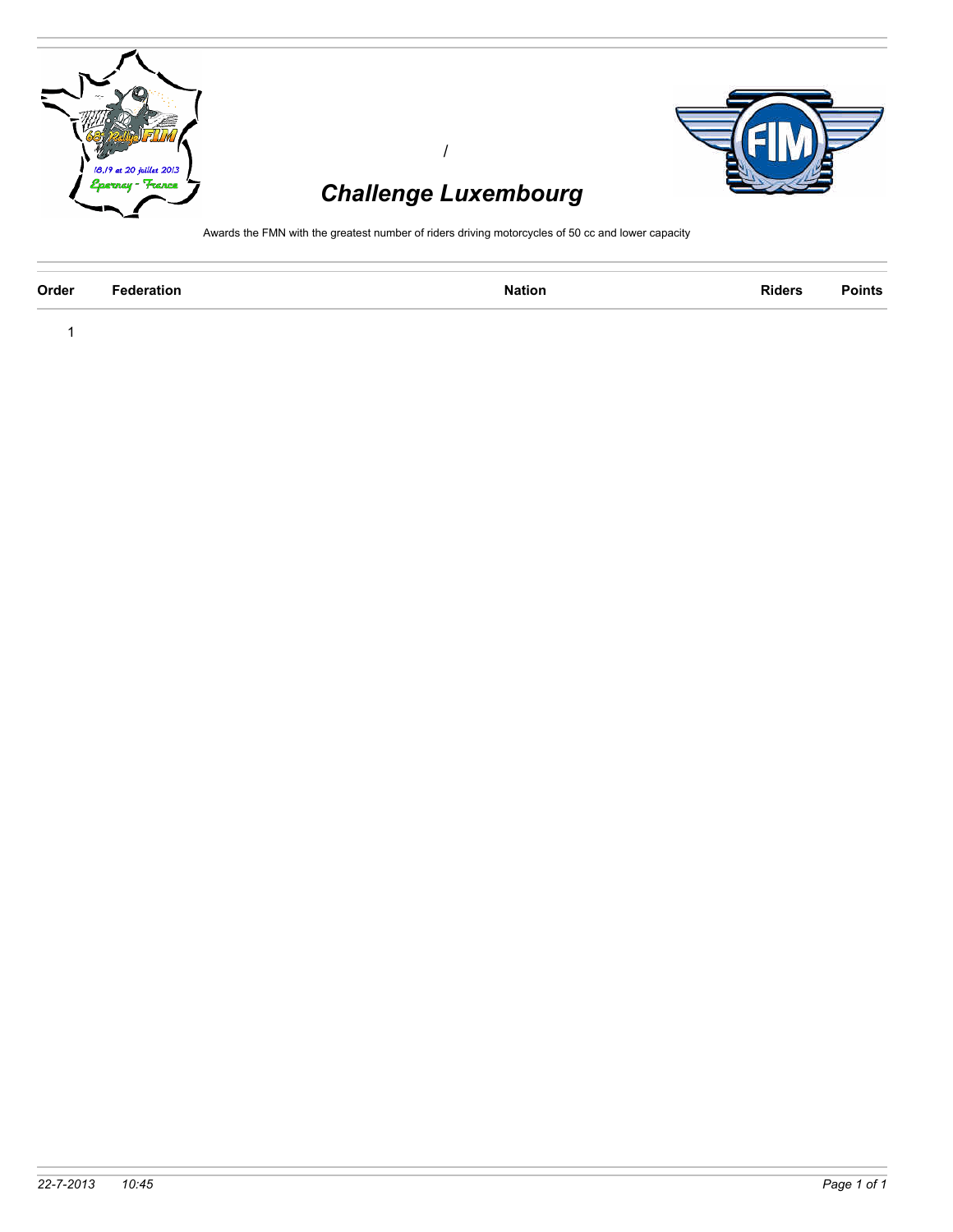

**Epernay**

/ 18-7-2013 20-7-2013



### *Challenge Meritum FIM*

Awards the FMN represented by the greatest number of motorcyclists who are holders of the FIM Meritum or Co-Meritum Badge of Honour. In case of a tie between the FMNs, the participation of non-motorcycle participants who are holders of the FIM Meritum award will be taken into consideration

| Order | <b>Federation</b>                                  | <b>Nation</b>  | motorcycles | <b>Meritums</b><br>(cars) |  |
|-------|----------------------------------------------------|----------------|-------------|---------------------------|--|
| 1     | Federazione Motociclistica Italiana                | Italy          | 94          | (2)                       |  |
| 2     | Svenska Motorcykel - och Snöskoterförbundet        | Sweden         | 52          | (4)                       |  |
| 3     | Suomen Moottoriliitto r.y.                         | Finland        | 42          | (2)                       |  |
| 4     | Fédération Motocycliste Suisse                     | Switzerland    | 24          | (1)                       |  |
|       | Oesterreichischer Automobil- Motorrad- u.Touring C | Austria        | 24          | (1)                       |  |
| 6     | Norges Motorsportforbund                           | Norway         | 23          | (1)                       |  |
| 7     | Deutscher Motor Sport Bund e. V.                   | Germany        | 21          | (4)                       |  |
| 8     | Koninklijke Nederlandse Motorrijders Vereniging    | Netherlands    | 20          | (3)                       |  |
| 9     | Auto-Cycle Union                                   | United Kingdom | 17          |                           |  |
| 10    | Avto-Moto Zveza Slovenije                          | Slovenia       | 11          |                           |  |
|       | Fédération Motocycliste de Belgique                | Belgium        | 11          |                           |  |
| 12    | Motorcycle Federation of Macedonia                 | Macedonia      | 8           |                           |  |
| 13    | Autoklub of the Czech Republic                     | Czech Republic | 7           | (2)                       |  |
| 14    | Real Federacion Motociclista Espanola              | Spain          | 7           | (1)                       |  |
| 15    | Danmarks Motor Union                               | Denmark        | 6           |                           |  |
| 16    | Estonian Motorcycling Federation                   | Estonia        | 5           |                           |  |
|       | Hrvatski Motociklisticki Savez                     | Croatia        | 5           |                           |  |
|       | Slovenska Motocyklova Federacia                    | Slovakia       | 5           |                           |  |
| 19    | Motor Cycle Union of Ireland                       | Ireland        | 3           |                           |  |
| 20    | Canadian Motorcycle Association                    | Canada         | 1           |                           |  |
|       | Hungarian Motorcycle Sport Federation              | Hungary        | 1           |                           |  |
|       | Motor Union du Grand Duché de Luxembourg           | Luxembourg     | 1           |                           |  |
|       | Polski Zwiazek Motorowy                            | Poland         | 1           |                           |  |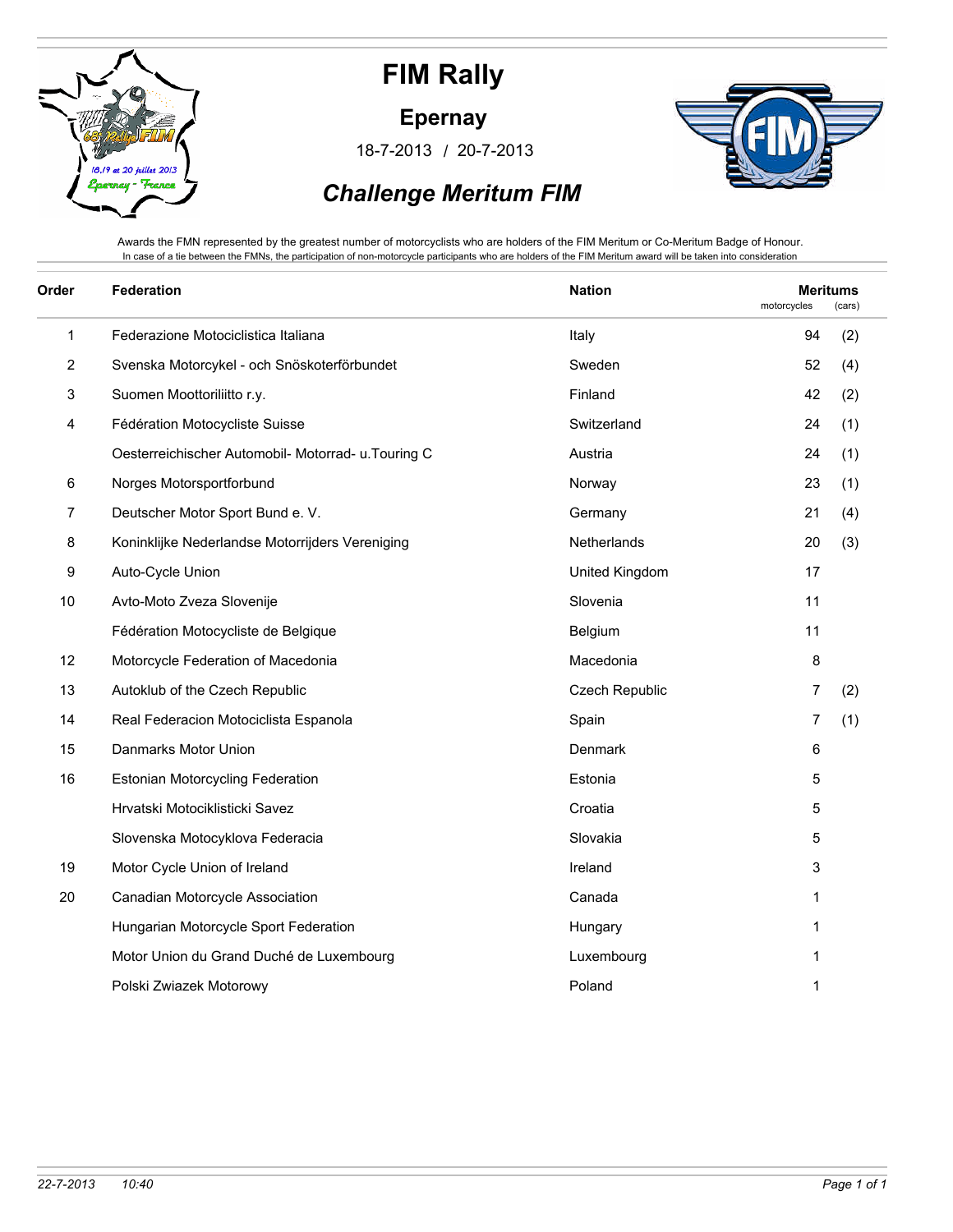

### **Epernay**

/ 18-7-2013 20-7-2013



### *Challenge Monaco*

Awards the FMN represented by the highest number of scooter drivers

| Order | Federation                                      | <b>Nation</b> | <b>Scooters</b> | <b>Points</b> |
|-------|-------------------------------------------------|---------------|-----------------|---------------|
|       | Federazione Motociclistica Italiana             | Italy         | 5               | 4681          |
| 2     | Suomen Moottoriliitto r.y.                      | Finland       |                 | 3230          |
| 3     | Koninklijke Nederlandse Motorrijders Vereniging | Netherlands   |                 | 457           |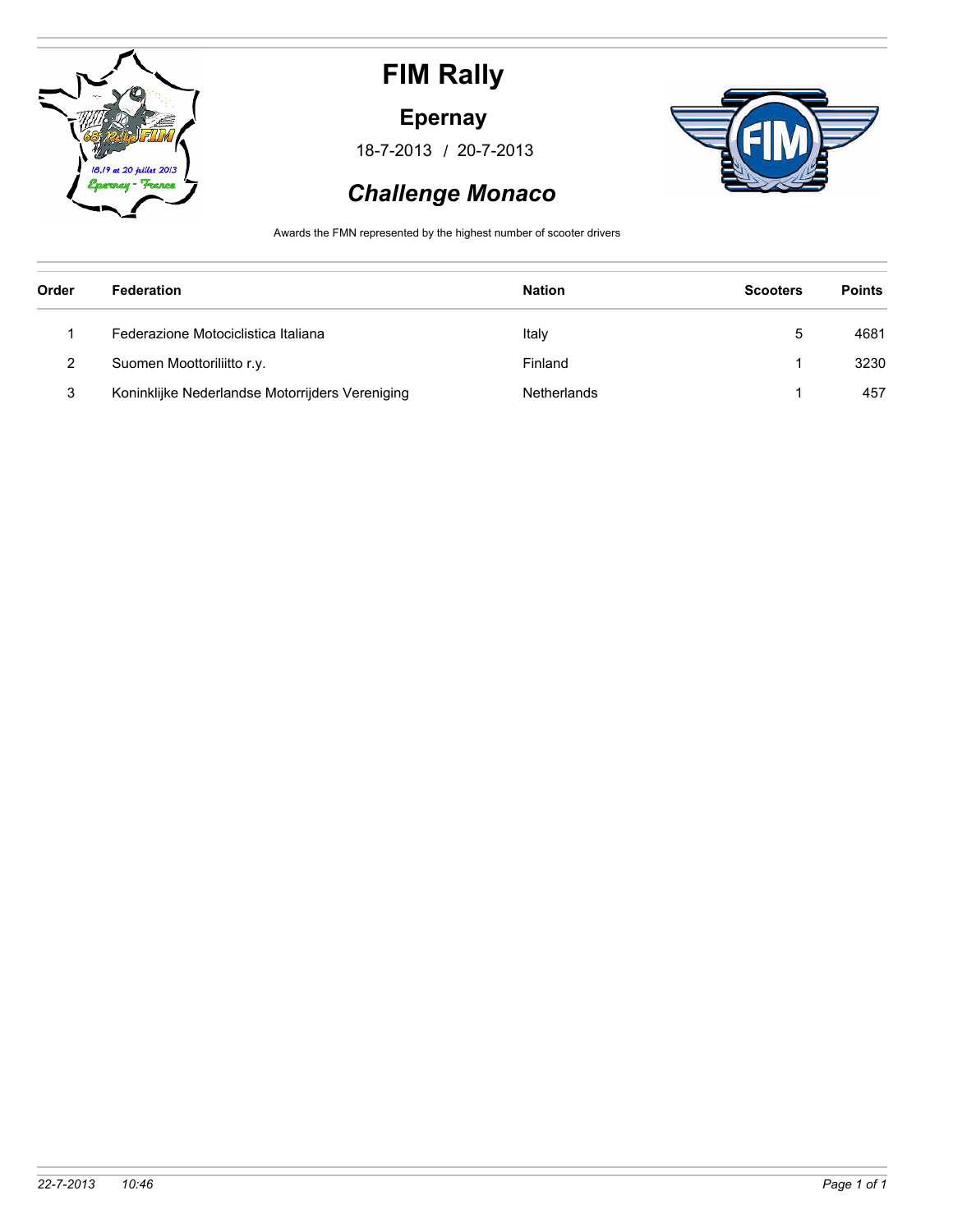

#### **Epernay**

/ 18-7-2013 20-7-2013



## *Challenge Nederland*

Awards the FMN represented by the greatest number of motorcyclists with sidecar

| Order | <b>Federation</b>                               | <b>Nation</b>             | <b>Sidecars</b> | <b>Points</b> |
|-------|-------------------------------------------------|---------------------------|-----------------|---------------|
| 1     | Fédération Motocycliste Suisse                  | Switzerland               | 5               | 2750          |
| 2     | Norges Motorsportforbund                        | Norway                    | 3               | 5922          |
| 3     | Svenska Motorcykel - och Snöskoterförbundet     | Sweden                    | 3               | 4235          |
| 4     | Suomen Moottoriliitto r.y.                      | Finland                   | 2               | 6334          |
| 5     | Koninklijke Nederlandse Motorrijders Vereniging | <b>Netherlands</b>        | 2               | 922           |
| 6     | Motorcycle Federation of Russia                 | <b>Russian Federation</b> |                 | 2700          |
| 7     | Auto-Cycle Union                                | United Kingdom            |                 | 647           |
| 8     | Motor Union du Grand Duché de Luxembourg        | Luxembourg                |                 | 220           |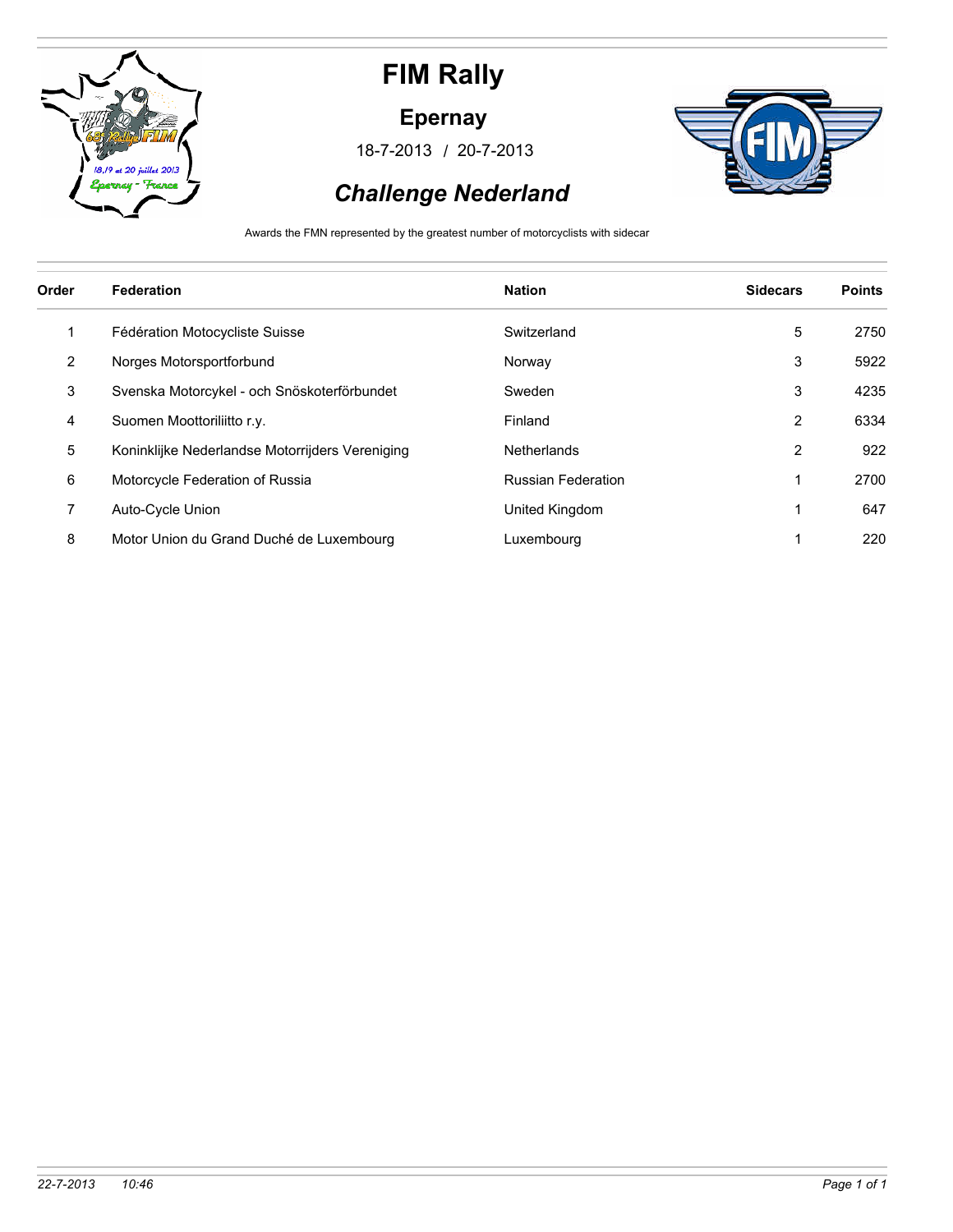

### **Epernay**

/ 18-7-2013 20-7-2013



### *Challenge Norway*

| Order          | Club                              | <b>Nation</b>             | <b>Distance</b> |
|----------------|-----------------------------------|---------------------------|-----------------|
| 1              | CANADIAN VINTAGE MOTORCYCLE GROUP | Canada                    | 6225            |
| $\overline{2}$ | HAUKIPUTAAN MOOTORIKELKKAILIJAT   | Finland                   | 3606            |
| 3              | LIEKSAN MOOTTORIKERHO RY          | Finland                   | 3373            |
| 4              | <b>TEAM AURORA BOREALIS</b>       | Norway                    | 3288            |
| 5              | SOMERON MOOTTORIKERHO             | Finland                   | 3230            |
| 6              | THE MOTOR CLUB OF HYVINKÄÄ        | Finland                   | 3214            |
| 7              | SAVONKINNAN MOTORISTIT            | Finland                   | 3198            |
| 8              | <b>TUUSULAN MOOTTORIKERRHO RY</b> | Finland                   | 3180            |
| 9              | ZOO MC                            | Finland                   | 3172            |
| 10             | TOURING FINLANDIA MK              | Finland                   | 3167            |
| 11             | <b>BMW OC RUSSIA</b>              | <b>Russian Federation</b> | 2700            |
| 12             | <b>ESTONIAN TOURING MC</b>        | Estonia                   | 2500            |
| 13             | EESTI MOTOMATKAJATE KLUBI         | Estonia                   | 2470            |
| 14             | GLI APPASSIONATI DELLA VESPA      | Italy                     | 2340            |
| 15             | <b>DELLE MADONIE</b>              | Italy                     | 2338            |
|                | OESTERSUNDS MCC                   | Sweden                    | 2338            |
| 17             | ÖMCC - ÖRNSKÖLSVIK                | Sweden                    | 2301            |
|                | ÖRNSKÖLDSVIKS MCC                 | Sweden                    | 2301            |
| 19             | <b>IBLEO</b>                      | Italy                     | 2297            |
| 20             | <b>AVEROY MC KLUBB</b>            | Norway                    | 2280            |
| 21             | <b>RETKI PTICI</b>                | Macedonia                 | 2276            |
| 22             | RAGUNDA MOTORCYKELKLUBB           | Sweden                    | 2256            |
| 23             | <b>GRAATASS MC KLUBB MOLDE</b>    | Norway                    | 2240            |
| 24             | <b>NAF MC</b>                     | Norway                    | 2235            |
| 25             | NAF MC-TRONDHEIM                  | Norway                    | 2214            |
|                | SENIOR MC NORD                    | Norway                    | 2214            |
| 27             | MC MERITUM TEAM CLUB              | Macedonia                 | 2200            |
| 28             | SUNDSVALLS MCC                    | Sweden                    | 2155            |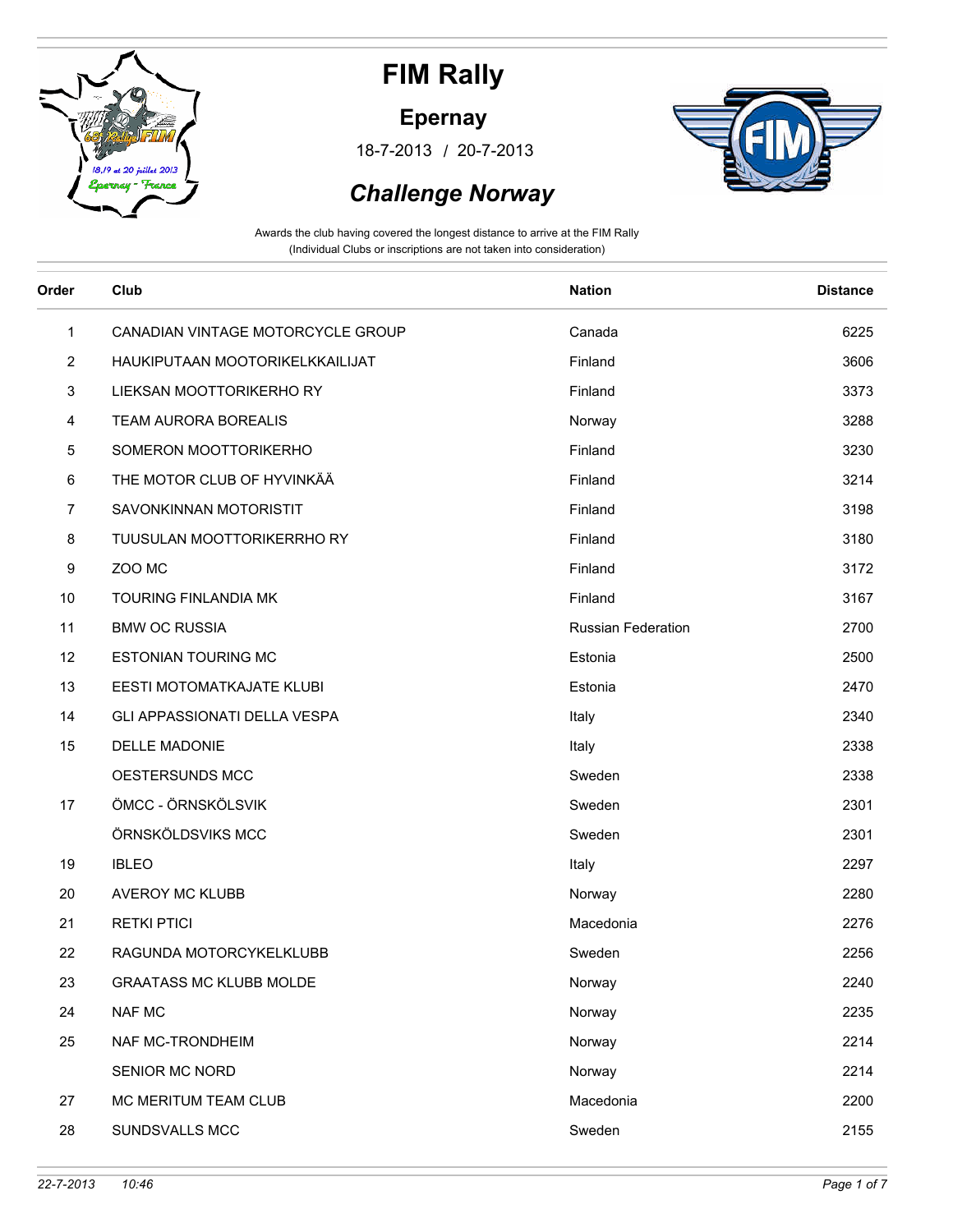

### **Epernay**

/ 18-7-2013 20-7-2013



### *Challenge Norway*

| Order | Club                        | <b>Nation</b> | <b>Distance</b> |
|-------|-----------------------------|---------------|-----------------|
| 29    | NMF TOURING CLUB            | Norway        | 2142            |
| 30    | <b>MC SALANDRA</b>          | Italy         | 2104            |
| 31    | <b>NIDAROS MCK</b>          | Norway        | 2100            |
| 32    | HMCK - HUDIKSVALL           | Sweden        | 2068            |
| 33    | MADONNA CENTAUROS M.C       | Spain         | 2024            |
| 34    | AMK VARDAR                  | Macedonia     | 2000            |
| 35    | MALVITO CENTAURI DELL ESARO | Italy         | 1991            |
| 36    | SKÄFTBERG RANGERS MCK       | Sweden        | 1891            |
| 37    | MOTOCLUB CHIRONE            | Italy         | 1886            |
| 38    | TIRREMOTO CETRARO           | Italy         | 1853            |
| 39    | AUTOMOBILKLUB BILGORAJSKI   | Poland        | 1800            |
|       | SPADER DAM MCK              | Sweden        | 1800            |
| 41    | LANCIA SASSI NARCAO         | Italy         | 1794            |
| 42    | SÄLLSKAPET HJULINGARNA      | Sweden        | 1790            |
| 43    | <b>ASKER MC-CLUB</b>        | Norway        | 1744            |
| 44    | <b>APRILIA</b>              | Italy         | 1739            |
| 45    | ANDREA TESTA                | Italy         | 1710            |
|       | MC ANDREA TESTA             | Italy         | 1710            |
| 47    | <b>SENIOR MC</b>            | Norway        | 1660            |
| 48    | <b>TERTITTEN MC</b>         | Norway        | 1656            |
| 49    | PAOLO ROSSI CINA            | Italy         | 1646            |
| 50    | <b>MC VENNER</b>            | Norway        | 1638            |
| 51    | <b>TÖRNROS MC</b>           | Sweden        | 1582            |
| 52    | MCTC DRAMMEN                | Norway        | 1569            |
| 53    | ARENDAL TOURING KLUBB       | Norway        | 1550            |
|       | EURORA BORAELES             | Norway        | 1550            |
| 55    | <b>SKARABORGS MCTC</b>      | Sweden        | 1542            |
| 56    | CARRETERA Y MANTA           | Spain         | 1522            |
|       |                             |               |                 |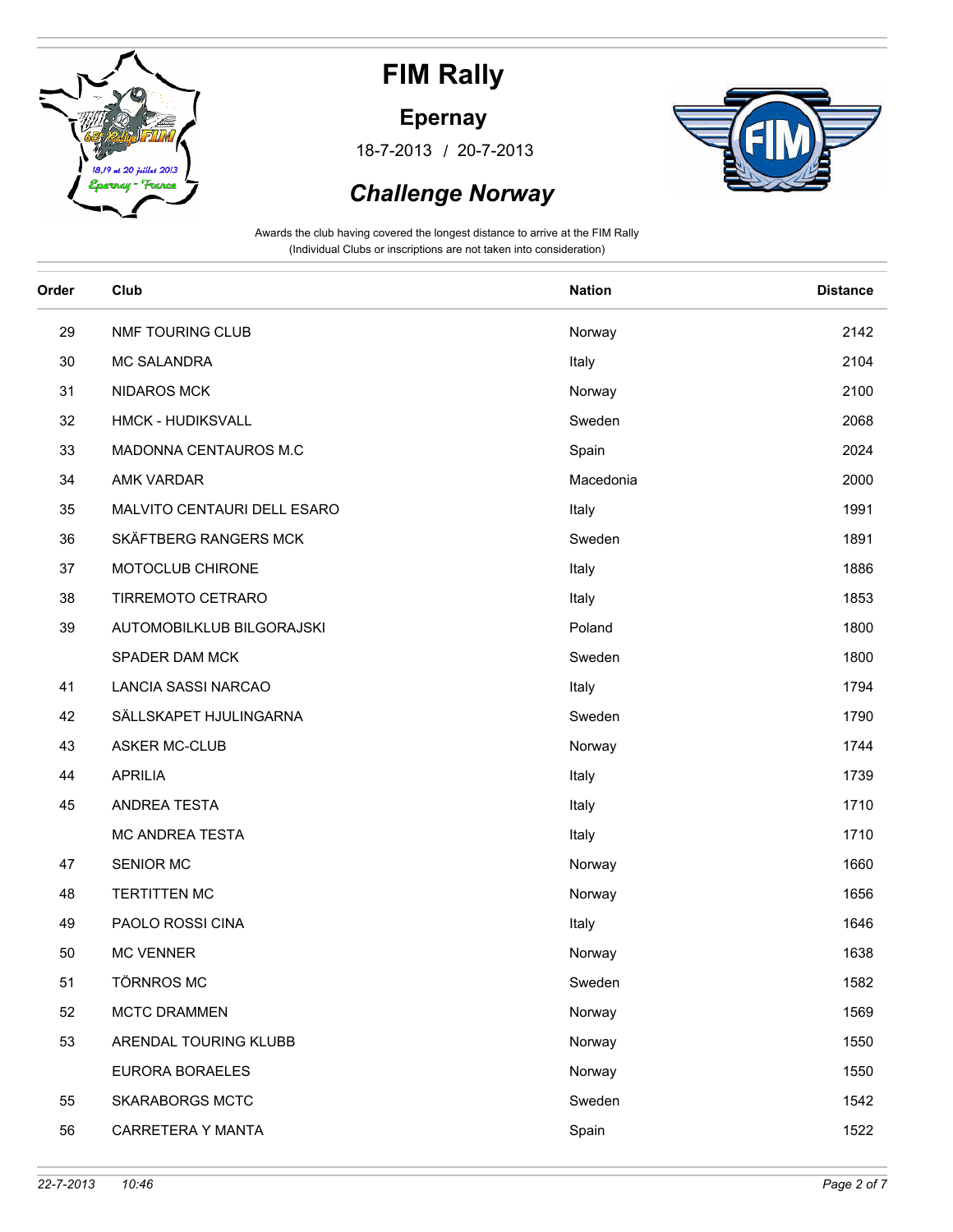

### **Epernay**

/ 18-7-2013 20-7-2013



### *Challenge Norway*

| Order | Club                        | <b>Nation</b> | <b>Distance</b> |
|-------|-----------------------------|---------------|-----------------|
| 57    | <b>LKT WYCZOL</b>           | Poland        | 1500            |
|       | SUNRISE RIDERS H-D          | Norway        | 1500            |
| 59    | WELSH COAST MCC             | Norway        | 1495            |
| 60    | NÄSSJÖ MC CLUB - STENSJÖN   | Sweden        | 1474            |
| 61    | <b>GOLDWING CLUB ITALIA</b> | Italy         | 1469            |
| 62    | <b>ITALIA</b>               | Italy         | 1468            |
| 63    | <b>TULLGARNS MCC</b>        | Sweden        | 1460            |
|       | <b>VETLANDA MCK</b>         | Sweden        | 1460            |
| 65    | MOON RIDERS MC              | Sweden        | 1455            |
|       | VÄTTERBYGDENS MCK           | Sweden        | 1455            |
| 67    | SILVER FOX MC               | Norway        | 1448            |
| 68    | KORTEDALA MK                | Sweden        | 1436            |
| 69    | MOTO CLUB TERRE-MOTO        | Italy         | 1421            |
| 70    | MBC TOURING ROMA            | Italy         | 1407            |
| 71    | <b>MCK VIKINGARNA</b>       | Sweden        | 1404            |
| 72    | <b>RIDERS LEVICE</b>        | Slovakia      | 1400            |
| 73    | MC VALLI SABINE             | Italy         | 1373            |
| 74    | <b>FMCK VARBERG</b>         | Sweden        | 1369            |
| 75    | ROOTERS MCC                 | Ireland       | 1366            |
| 76    | <b>BILI ANDELE</b>          | Slovakia      | 1365            |
| 77    | AMC VITERBO                 | Italy         | 1335            |
| 78    | MC SOGNE                    | Norway        | 1330            |
| 79    | MC D.L.F. BOLOGNA           | Italy         | 1329            |
| 80    | THE OLD KNUTTERS / HALLAND  | Sweden        | 1308            |
| 81    | TORGIANO - TONINO FAINA     | Italy         | 1301            |
| 82    | 1 HMK ZAGREB                | Croatia       | 1300            |
|       | SAEDBY MC                   | Denmark       | 1300            |
| 84    | <b>BMW MOTO KLUB ZAGREB</b> | Croatia       | 1297            |
|       |                             |               |                 |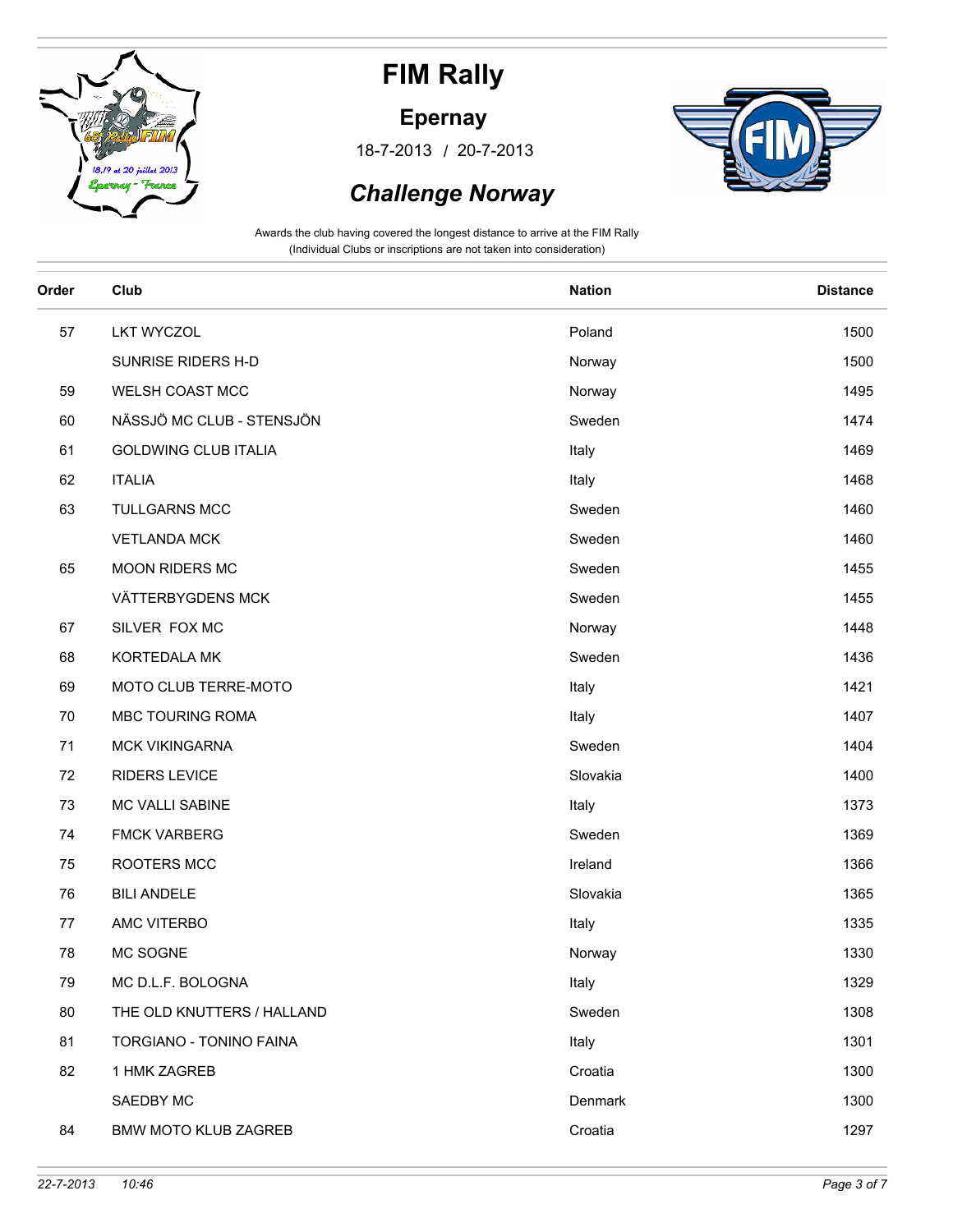

### **Epernay**

/ 18-7-2013 20-7-2013



### *Challenge Norway*

| Order | Club                            | <b>Nation</b> | <b>Distance</b> |
|-------|---------------------------------|---------------|-----------------|
| 85    | <b>GOTTLIEB DAIMLER</b>         | Italy         | 1283            |
| 86    | <b>FLOALT MCK</b>               | Sweden        | 1281            |
| 87    | <b>MCK SNAPPHANEN</b>           | Sweden        | 1276            |
| 88    | <b>HJEM'FRA MC</b>              | Denmark       | 1250            |
| 89    | <b>SENIGALLIA</b>               | Italy         | 1223            |
| 90    | <b>MJOLNER MC</b>               | Denmark       | 1200            |
|       | MOTO GUZZI KLUB DK              | Denmark       | 1200            |
|       | ROLD SKOV MC                    | Denmark       | 1200            |
| 93    | LA BALZANA                      | Italy         | 1191            |
|       | MC PINO MEDEOT GORIZIA          | Italy         | 1191            |
| 95    | MOTORI DELLO STELLA - RIVIGNANO | Italy         | 1172            |
| 96    | <b>SKANES MC</b>                | Sweden        | 1164            |
| 97    | AMD TRZIC                       | Slovenia      | 1150            |
| 98    | <b>MSC ENZIAN</b>               | Austria       | 1132            |
| 99    | O. TENNI - RAVENNA              | Italy         | 1122            |
| 100   | YAMAHA CLUB WIEN                | Austria       | 1119            |
| 101   | BMW FREUNDE NIEDERÖSTERREICH    | Austria       | 1116            |
| 102   | <b>MTC 81</b>                   | Austria       | 1113            |
| 103   | <b>POMPONE</b>                  | Italy         | 1112            |
| 104   | <b>ARDITI DEL PIAVE</b>         | Italy         | 1102            |
| 105   | <b>BULL'S MC</b>                | Denmark       | 1100            |
|       | PENA MOTORISTA TAMARITE         | Spain         | 1100            |
| 107   | MARZENO - FAENZA                | Italy         | 1099            |
| 108   | <b>BREDE MC</b>                 | Denmark       | 1090            |
| 109   | MOTOCICLISTICO MESTRE           | Italy         | 1081            |
| 110   | ÖAMTC / ZV KREMS                | Austria       | 1066            |
| 111   | CLUB MOTOCICLISTO MESTRE        | Italy         | 1044            |
| 112   | MC HEIDEFUECHSE                 | Germany       | 1000            |
|       |                                 |               |                 |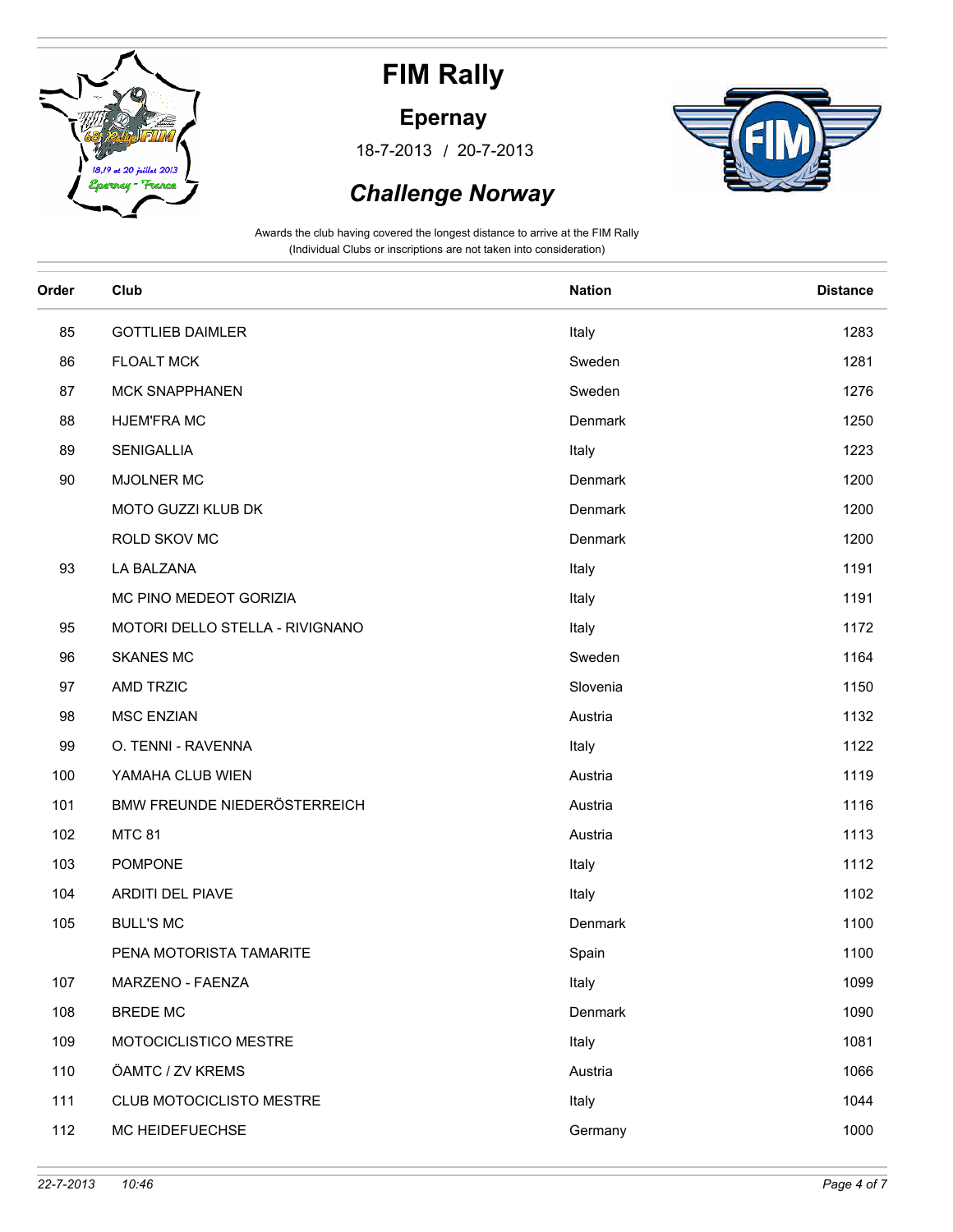

### **Epernay**

/ 18-7-2013 20-7-2013



### *Challenge Norway*

| Order | Club                                  | <b>Nation</b>  | <b>Distance</b> |
|-------|---------------------------------------|----------------|-----------------|
|       | MC TOURING CLUB DANMARK               | Denmark        | 1000            |
| 114   | <b>MC MUTINA</b>                      | Italy          | 995             |
| 115   | AUTOMOTOKLUB NACERADEC                | Czech Republic | 980             |
| 116   | MC GENTLEMAN BORDIGHERA               | Italy          | 978             |
| 117   | <b>VERONA</b>                         | Italy          | 974             |
| 118   | <b>MC ALBA</b>                        | Italy          | 940             |
|       | MC BOHEMIA TYNEC N,S.                 | Czech Republic | 940             |
|       | MOTOCLUB BOHEMIA                      | Czech Republic | 940             |
| 121   | MC LAMBRETTA CLUB PAVIA               | Italy          | 921             |
| 122   | MC MOTO TEAM MERANO                   | Italy          | 920             |
| 123   | ASSOCIAZIONE CENTAURI CREMA           | Italy          | 910             |
|       | MC BASSA BERGAMASCA                   | Italy          | 910             |
| 125   | MOTO-CLUB DE MONACO                   | Monaco         | 900             |
|       | TORSDAGSKLUBBEN                       | Denmark        | 900             |
| 127   | LAGO D ISEO                           | Italy          | 893             |
| 128   | MC CITTA DI CINISELLO                 | Italy          | 873             |
| 129   | MBC TOURING REGIONE LAZIO             | Italy          | 872             |
|       | <b>MC PONENTE</b>                     | Italy          | 872             |
| 131   | VIGILI DEL FUOCO ITALIA               | Italy          | 859             |
| 132   | MC MADONNA DEI CENTAURI - ALESSANDRIA | Italy          | 856             |
| 133   | <b>MC MAGENTA</b>                     | Italy          | 854             |
| 134   | <b>GESSATE</b>                        | Italy          | 841             |
| 135   | EUROPA BUSCATE                        | Italy          | 839             |
|       | MC EUROPA BUSCATE                     | Italy          | 839             |
| 137   | <b>GALLIANO</b>                       | Italy          | 834             |
| 138   | <b>VECCHIO PIEMONTE</b>               | Italy          | 830             |
| 139   | NINO MANZONI                          | Italy          | 811             |
| 140   | MC SEVESO                             | Italy          | 803             |
|       |                                       |                |                 |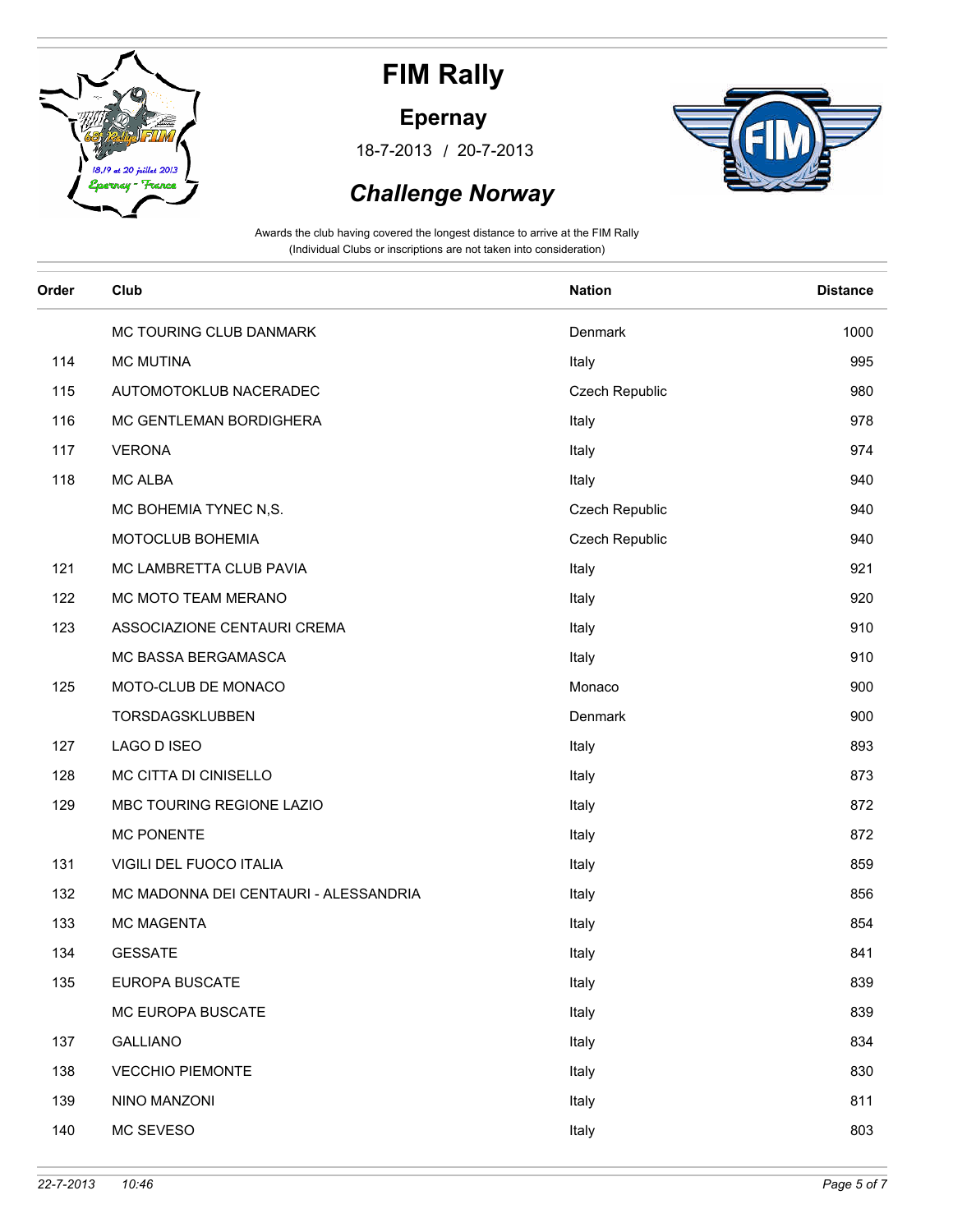

### **Epernay**

/ 18-7-2013 20-7-2013



### *Challenge Norway*

| Order | Club                                  | <b>Nation</b>  | <b>Distance</b> |
|-------|---------------------------------------|----------------|-----------------|
| 141   | <b>MC CREMA</b>                       | Italy          | 800             |
| 142   | IL BRUCO                              | Italy          | 783             |
| 143   | MC WEILHEIM E.V                       | Germany        | 760             |
| 144   | MOTODIPENDENTI - SERAVALLE SESIA      | Italy          | 718             |
| 145   | <b>SUSA TOUR</b>                      | Italy          | 710             |
| 146   | MSC SUHL                              | Germany        | 700             |
|       | <b>SCOORDINATI</b>                    | Italy          | 700             |
| 148   | MC PAOLO PERAZZONE                    | Italy          | 680             |
| 149   | MC PERAZZONE                          | Italy          | 679             |
| 150   | <b>MC MARTINISTAD</b>                 | Netherlands    | 649             |
| 151   | MAYFLOWER MOTORCYCLE CLUB             | United Kingdom | 647             |
| 152   | <b>IMTC</b>                           | United Kingdom | 636             |
| 153   | FMV (FÉDÉRATION MOTORISÉE VALAISANNE) | Switzerland    | 600             |
|       | <b>MSC "ZURI" ZURICH</b>              | Switzerland    | 600             |
| 155   | MSC SIHLTAL-ADLISWIL                  | Switzerland    | 599             |
| 156   | NEEDSE MC                             | Netherlands    | 596             |
| 157   | <b>FOSSE RIDERS MCA</b>               | United Kingdom | 589             |
| 158   | MC LES ANGES HEUREUX                  | Switzerland    | 588             |
| 159   | TOUREN TEAM MUNSTERLAND               | Germany        | 583             |
| 160   | MC INNERBERG & UMGEBUNG               | Switzerland    | 570             |
| 161   | VAMC GRAAFSCHAPRIJDERS                | Netherlands    | 553             |
| 162   | MC ZWOLLE EN OMSTREKEN                | Netherlands    | 549             |
| 163   | MC DE BLIJDE RIJDERS                  | Netherlands    | 545             |
| 164   | <b>MC ROLLING BIKERS</b>              | Switzerland    | 535             |
| 165   | MC ASOM                               | Netherlands    | 529             |
| 166   | DMSB-DEL                              | Germany        | 500             |
| 167   | MC DE RIJNRIDDERS                     | Netherlands    | 487             |
| 168   | <b>BMW CLUB FREIBURG</b>              | Germany        | 450             |
|       |                                       |                |                 |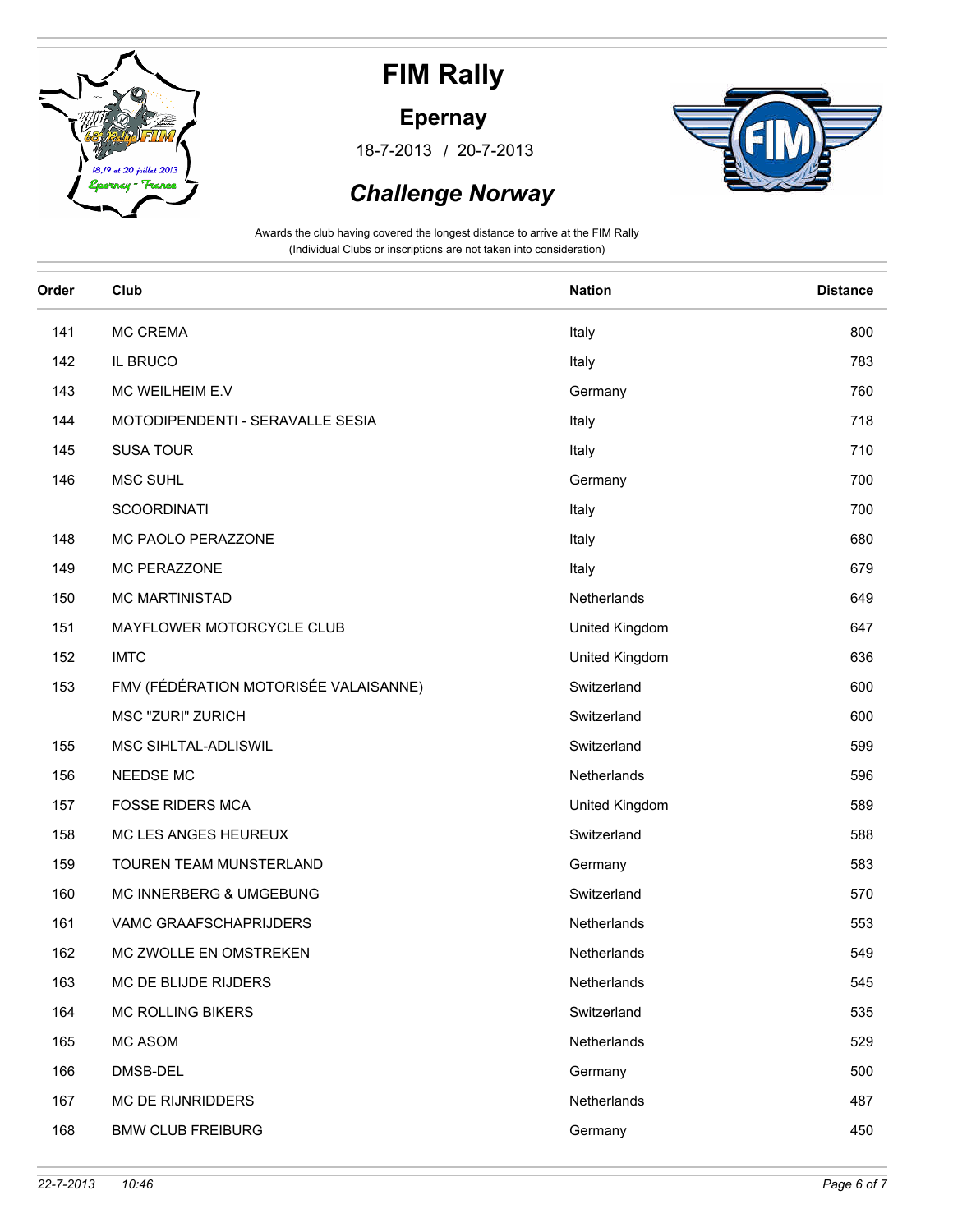

### **Epernay**

/ 18-7-2013 20-7-2013



### *Challenge Norway*

| Order | Club                         | <b>Nation</b>  | <b>Distance</b> |
|-------|------------------------------|----------------|-----------------|
| 169   | MC LE LION'S                 | Switzerland    | 446             |
| 170   | THE VINCENT HRD OWNERS' CLUB | United Kingdom | 436             |
| 171   | <b>BMW CLUB NEDERLAND</b>    | Netherlands    | 432             |
| 172   | MC LAC DE JOUX               | Switzerland    | 400             |
| 173   | MOTO-CLUB DES BAYARDS        | Switzerland    | 395             |
| 174   | <b>MTC 13</b>                | Belgium        | 378             |
| 175   | <b>KAMC HERENTALS</b>        | Belgium        | 372             |
| 176   | <b>MC KOERSEL</b>            | Belgium        | 367             |
| 177   | <b>LOOISE MK</b>             | Belgium        | 363             |
| 178   | MMC'72                       | Netherlands    | 342             |
| 179   | MOTORCLUB ZEEUWS VLAANDEREN  | Netherlands    | 332             |
| 180   | 69 MCC DOVER                 | United Kingdom | 320             |
| 181   | <b>BMW MC VLAANDEREN</b>     | Belgium        | 312             |
| 182   | AMC GYVERINKHOVE             | Belgium        | 290             |
| 183   | AMC ST VITH                  | Belgium        | 256             |
|       | <b>KAMC ST.VITH</b>          | Belgium        | 256             |
| 185   | K.M.A.C MENEN                | Belgium        | 246             |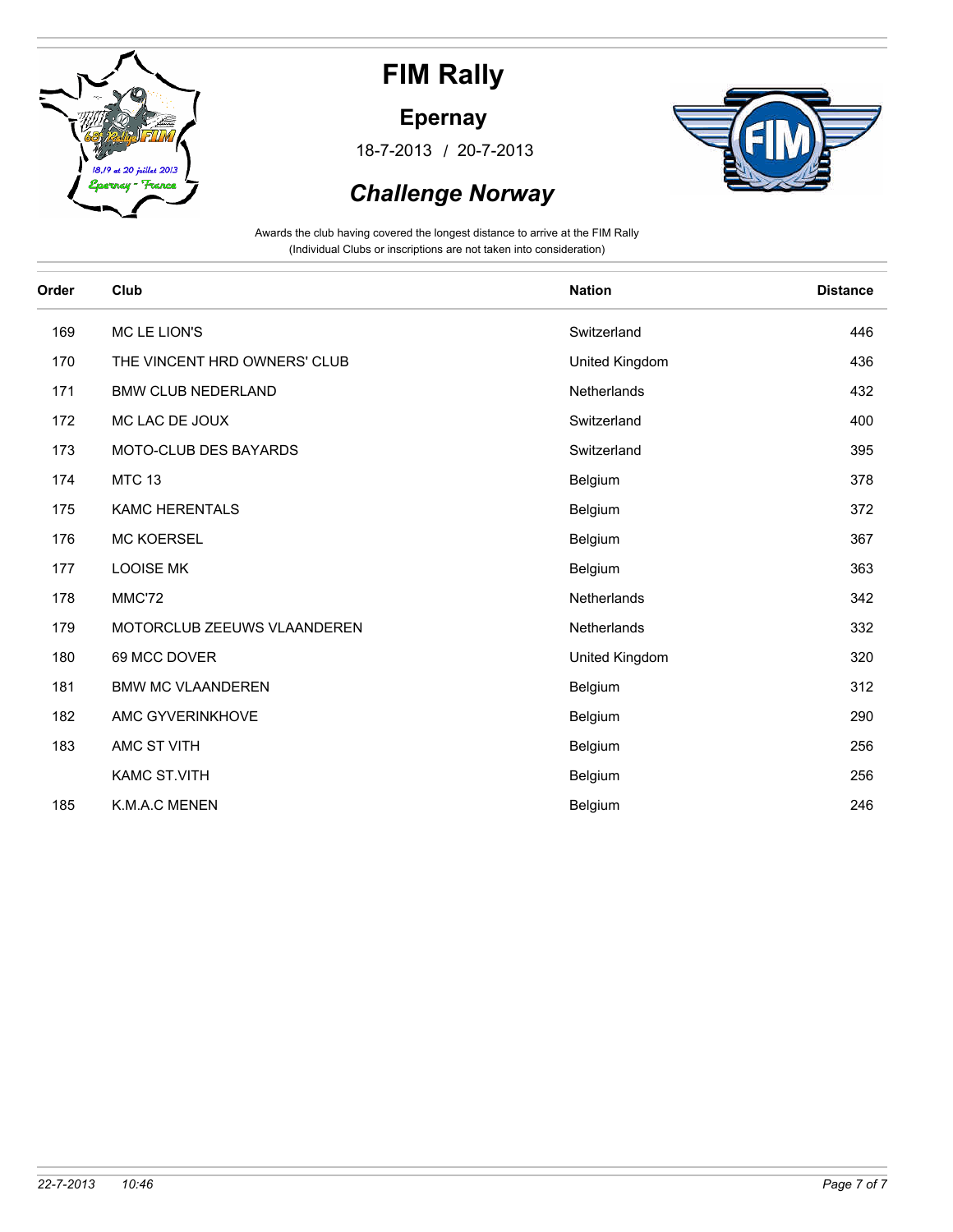

#### **Epernay**

/ 18-7-2013 20-7-2013



## *Challenge Romania*

Awards the FMN represented by the greatest number of riders driving motorcycles of more then 500 cc

| Order | <b>Federation</b>                                   | <b>Nation</b>             | <b>Riders</b> | <b>Points</b> |
|-------|-----------------------------------------------------|---------------------------|---------------|---------------|
| 1     | Svenska Motorcykel - och Snöskoterförbundet         | Sweden                    | 129           | 213352        |
| 2     | Federazione Motociclistica Italiana                 | Italy                     | 127           | 147856        |
| 3     | Suomen Moottoriliitto r.y.                          | Finland                   | 77            | 245600        |
| 4     | Norges Motorsportforbund                            | Norway                    | 47            | 92843         |
| 5     | Fédération Motocycliste Suisse                      | Switzerland               | 42            | 20472         |
| 6     | Oesterreichischer Automobil- Motorrad- u. Touring C | Austria                   | 33            | 35692         |
| 7     | Danmarks Motor Union                                | Denmark                   | 29            | 32940         |
| 8     | Koninklijke Nederlandse Motorrijders Vereniging     | Netherlands               | 28            | 14345         |
| 9     | Auto-Cycle Union                                    | United Kingdom            | 25            | 15320         |
| 10    | Deutscher Motor Sport Bund e. V.                    | Germany                   | 24            | 19500         |
| 11    | Fédération Motocycliste de Belgique                 | Belgium                   | 20            | 6396          |
| 12    | Slovenska Motocyklova Federacia                     | Slovakia                  | 15            | 20860         |
| 13    | Moto Club de Monaco                                 | Monaco                    | 12            | 10800         |
| 14    | Polski Zwiazek Motorowy                             | Poland                    | 12            | 18900         |
| 15    | Avto-Moto Zveza Slovenije                           | Slovenia                  | 11            | 12650         |
| 16    | Real Federacion Motociclista Espanola               | Spain                     | 11            | 16690         |
| 17    | Autoklub of the Czech Republic                      | Czech Republic            | 10            | 9640          |
| 18    | Motorcycle Federation of Macedonia                  | Macedonia                 | 9             | 19800         |
| 19    | Hrvatski Motociklisticki Savez                      | Croatia                   | 8             | 9995          |
| 20    | Motor Cycle Union of Ireland                        | Ireland                   | 8             | 10562         |
| 21    | Estonian Motorcycling Federation                    | Estonia                   | 4             | 9970          |
| 22    | Motorcycle Federation of Russia                     | <b>Russian Federation</b> | 4             | 10800         |
| 23    | Motor Union du Grand Duché de Luxembourg            | Luxembourg                | 1             | 220           |
| 24    | Hungarian Motorcycle Sport Federation               | Hungary                   | 1             | 1590          |
| 25    | Canadian Motorcycle Association                     | Canada                    | 1             | 6225          |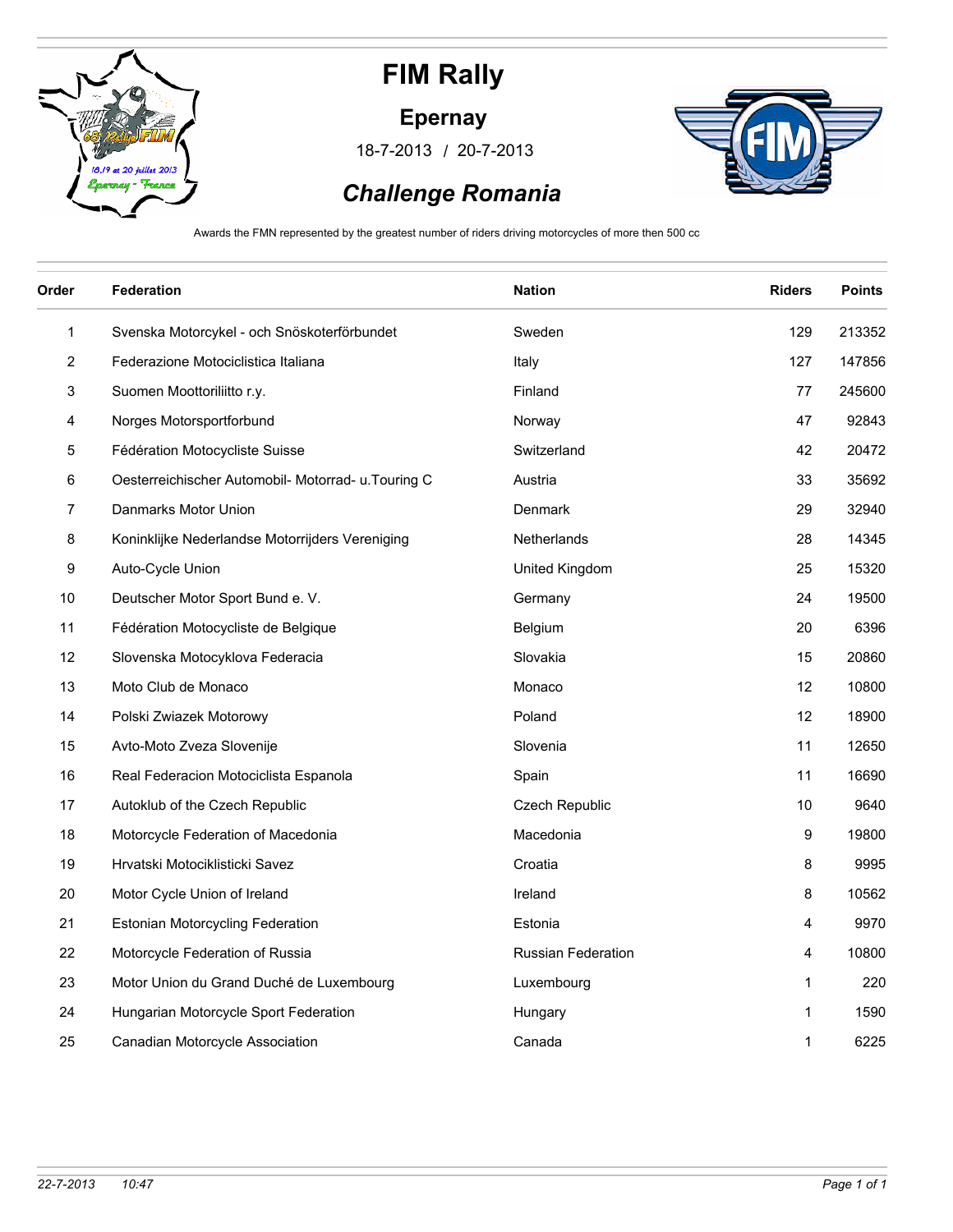

#### **Epernay**

/ 18-7-2013 20-7-2013



## *Challenge San Marino Foemina*

Awards the Club which enters the greatest number of female motorcyclists (drivers and passengers) (Individual clubs or inscriptions are not taken into consideration)

| Order | Club                             | <b>Nation</b>  | <b>Females</b> | <b>Points</b> |
|-------|----------------------------------|----------------|----------------|---------------|
| 1     | TOURING FINLANDIA MK             | Finland        | 23             | 22169         |
| 2     | MOTO-CLUB DES BAYARDS            | Switzerland    | 8              | 790           |
| 3     | <b>AMD TRZIC</b>                 | Slovenia       | 6              | 1150          |
| 4     | CARRETERA Y MANTA                | Spain          | 6              | 0             |
| 5     | ÖAMTC / ZV KREMS                 | Austria        | 5              | 1066          |
| 6     | MOTO-CLUB DE MONACO              | Monaco         | 5              | 900           |
| 7     | MC LE LION'S                     | Switzerland    | 5              | 446           |
| 8     | <b>BMW CLUB FREIBURG</b>         | Germany        | 5              | 0             |
| 9     | SUNDSVALLS MCC                   | Sweden         | 4              | 6465          |
| 10    | MAYFLOWER MOTORCYCLE CLUB        | United Kingdom | 4              | 1941          |
| 11    | SÄLLSKAPET HJULINGARNA           | Sweden         | 4              | 1790          |
| 12    | <b>BMW MOTO KLUB ZAGREB</b>      | Croatia        | 4              | 1279          |
| 13    | TUUSULAN MOOTTORIKERRHO RY       | Finland        | 4              | 0             |
| 14    | NMF TOURING CLUB                 | Norway         | 3              | 4284          |
| 15    | ROLD SKOV MC                     | Denmark        | 3              | 3600          |
| 16    | SILVER FOX MC                    | Norway         | 3              | 2896          |
| 17    | <b>MSC "ZURI" ZURICH</b>         | Switzerland    | 3              | 1800          |
| 18    | <b>BILI ANDELE</b>               | Slovakia       | 3              | 1365          |
| 19    | VAMC GRAAFSCHAPRIJDERS           | Netherlands    | 3              | 449           |
| 20    | AUTOMOBILKLUB BILGORAJSKI        | Poland         | 3              | 0             |
|       | <b>BMW MC VLAANDEREN</b>         | Belgium        | 3              | 0             |
|       | <b>GOTTLIEB DAIMLER</b>          | Italy          | 3              | 0             |
|       | LA BALZANA                       | Italy          | 3              | 0             |
|       | <b>MC MAGENTA</b>                | Italy          | 3              | 0             |
|       | MC MERITUM TEAM CLUB             | Macedonia      | 3              | $\mathbf 0$   |
|       | MC PINO MEDEOT GORIZIA           | Italy          | 3              | 0             |
|       | MOTODIPENDENTI - SERAVALLE SESIA | Italy          | 3              | 0             |
|       | TEAM AURORA BOREALIS             | Norway         | 3              | 0             |
|       |                                  |                |                |               |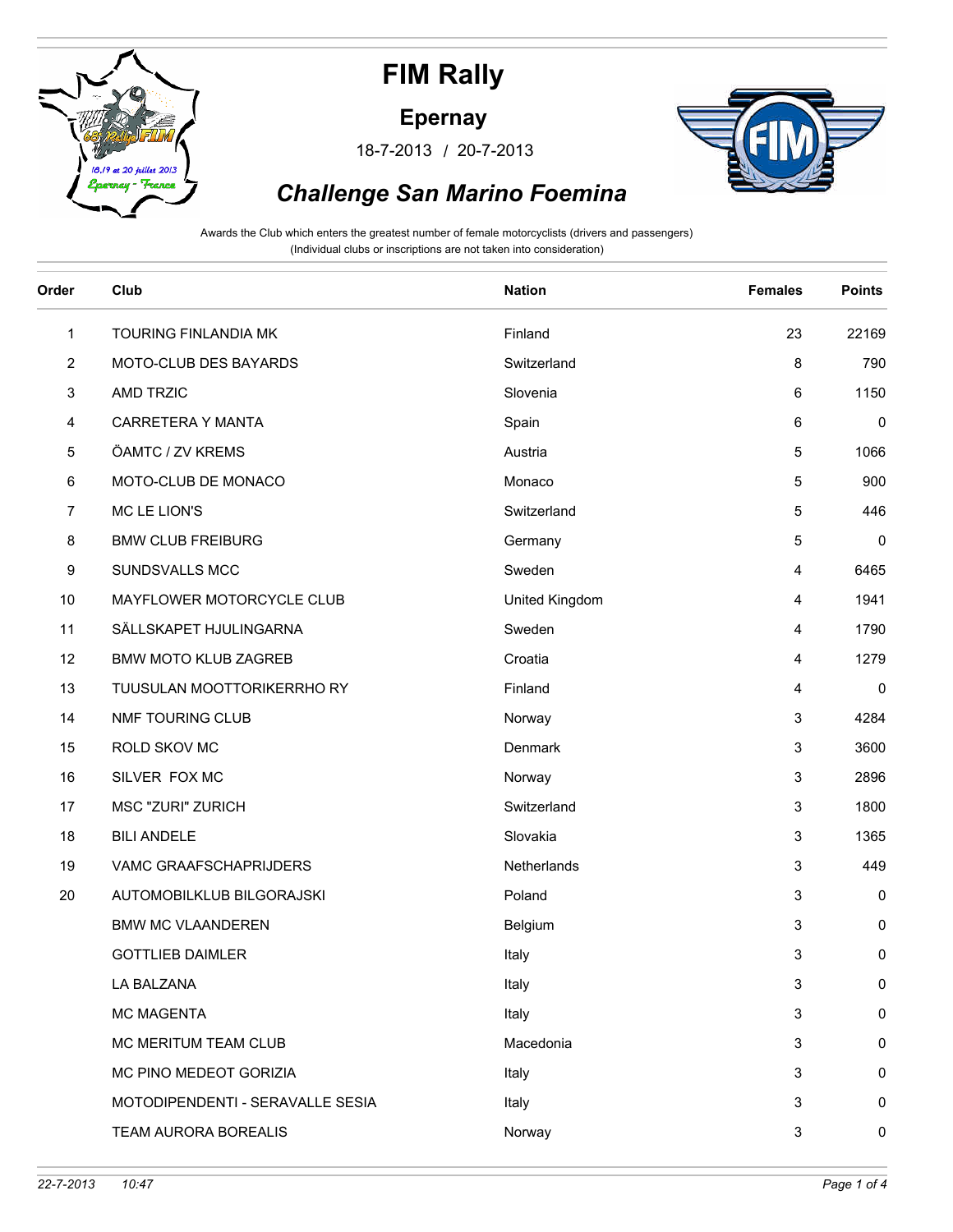

#### **Epernay**

/ 18-7-2013 20-7-2013



## *Challenge San Marino Foemina*

Awards the Club which enters the greatest number of female motorcyclists (drivers and passengers) (Individual clubs or inscriptions are not taken into consideration)

| Order | Club                                  | <b>Nation</b>      | <b>Females</b> | <b>Points</b> |
|-------|---------------------------------------|--------------------|----------------|---------------|
|       | THE MOTOR CLUB OF HYVINKÄÄ            | Finland            | 3              | 0             |
| 30    | <b>AVEROY MC KLUBB</b>                | Norway             | 2              | 4560          |
| 31    | SPADER DAM MCK                        | Sweden             | 2              | 3600          |
| 32    | MC SOGNE                              | Norway             | $\overline{2}$ | 2660          |
| 33    | <b>MSC ENZIAN</b>                     | Austria            | 2              | 2264          |
| 34    | TOUREN TEAM MUNSTERLAND               | Germany            | $\overline{2}$ | 2000          |
| 35    | SAEDBY MC                             | Denmark            | 2              | 1300          |
| 36    | FMV (FÉDÉRATION MOTORISÉE VALAISANNE) | Switzerland        | 2              | 1200          |
| 37    | MC HEIDEFUECHSE                       | Germany            | $\overline{2}$ | 1000          |
| 38    | MC LAC DE JOUX                        | Switzerland        | 2              | 800           |
| 39    | MC DE BLIJDE RIJDERS                  | Netherlands        | 2              | 545           |
| 40    | <b>BMW CLUB NEDERLAND</b>             | Netherlands        | $\overline{2}$ | 457           |
| 41    | 1 HMK ZAGREB                          | Croatia            | $\overline{2}$ | 0             |
|       | AMC GYVERINKHOVE                      | Belgium            | 2              | 0             |
|       | AUTOMOTOKLUB NACERADEC                | Czech Republic     | $\overline{2}$ | 0             |
|       | <b>BMW OC RUSSIA</b>                  | Russian Federation | $\overline{2}$ | 0             |
|       | <b>FLOALT MCK</b>                     | Sweden             | 2              | 0             |
|       | MC BOHEMIA TYNEC N,S.                 | Czech Republic     | $\overline{2}$ | 0             |
|       | <b>MC PONENTE</b>                     | Italy              | $\overline{2}$ | 0             |
|       | MC WEILHEIM E.V                       | Germany            | 2              | 0             |
|       | MC ZWOLLE EN OMSTREKEN                | Netherlands        | 2              | 0             |
|       | MOTOCLUB CHIRONE                      | Italy              | 2              | 0             |
|       | NÄSSJÖ MC CLUB - STENSJÖN             | Sweden             | 2              | 0             |
|       | <b>RETKI PTICI</b>                    | Macedonia          | $\overline{2}$ | 0             |
|       | TORGIANO - TONINO FAINA               | Italy              | $\overline{2}$ | $\pmb{0}$     |
| 54    | CANADIAN VINTAGE MOTORCYCLE GROUP     | Canada             | 1              | 6225          |
| 55    | <b>IBLEO</b>                          | Italy              | 1              | 2297          |
| 56    | NAF MC-TRONDHEIM                      | Norway             | 1              | 2214          |

et 20 in

nau - Fra

 $18.19$ 

llat 2013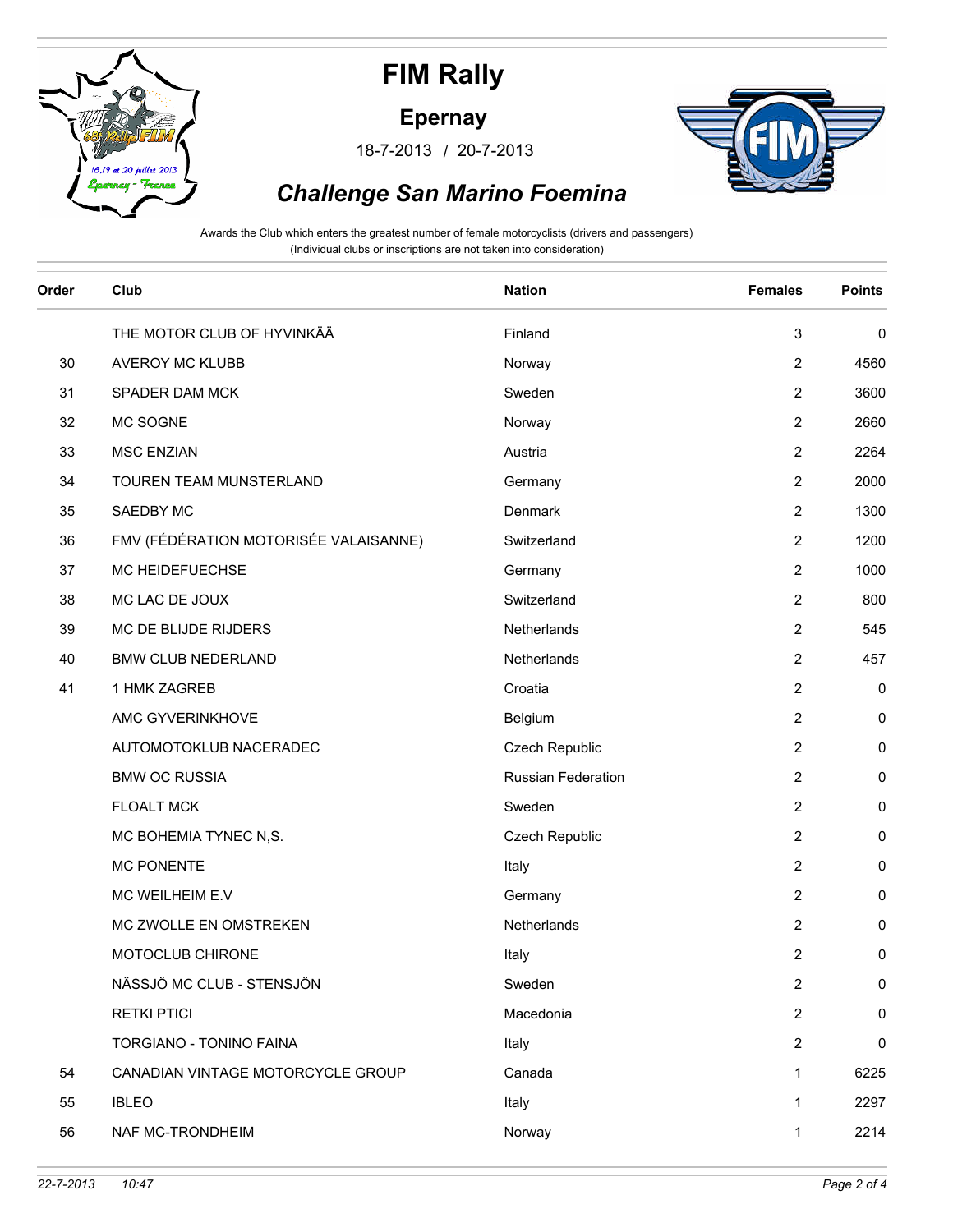

et 20 in

nau - Fra

 $18.19$ 

llat 2013

**FIM Rally**

**Epernay**

/ 18-7-2013 20-7-2013



## *Challenge San Marino Foemina*

Awards the Club which enters the greatest number of female motorcyclists (drivers and passengers) (Individual clubs or inscriptions are not taken into consideration)

| Order | Club                         | <b>Nation</b>  | <b>Females</b> | <b>Points</b> |
|-------|------------------------------|----------------|----------------|---------------|
| 57    | <b>ASKER MC-CLUB</b>         | Norway         | $\mathbf 1$    | 1744          |
| 58    | <b>MC VENNER</b>             | Norway         | 1              | 1638          |
| 59    | <b>MCTC DRAMMEN</b>          | Norway         | 1              | 1569          |
| 60    | <b>SKARABORGS MCTC</b>       | Sweden         | 1              | 1542          |
| 61    | SUNRISE RIDERS H-D           | Norway         | 1              | 1500          |
| 62    | <b>BREDE MC</b>              | Denmark        | 1              | 1090          |
| 63    | MOTOCLUB BOHEMIA             | Czech Republic | 1              | 940           |
| 64    | THE VINCENT HRD OWNERS' CLUB | United Kingdom | 1              | 436           |
| 65    | MMC'72                       | Netherlands    | 1              | 356           |
| 66    | 69 MCC DOVER                 | United Kingdom | 1              | 0             |
|       | AMC ST VITH                  | Belgium        | 1              | 0             |
|       | ARDITI DEL PIAVE             | Italy          | 1              | 0             |
|       | ARENDAL TOURING KLUBB        | Norway         | 1              | 0             |
|       | BMW FREUNDE NIEDERÖSTERREICH | Austria        | 1              | 0             |
|       | DELLE MADONIE                | Italy          | 1              | 0             |
|       | <b>ESTONIAN TOURING MC</b>   | Estonia        | 1              | 0             |
|       | <b>GALLIANO</b>              | Italy          | 1              | 0             |
|       | GLI APPASSIONATI DELLA VESPA | Italy          | 1              | 0             |
|       | <b>HJEM'FRA MC</b>           | Denmark        | $\mathbf{1}$   | 0             |
|       | <b>IL BRUCO</b>              | Italy          | 1              | 0             |
|       | <b>IMTC</b>                  | United Kingdom | 1              | 0             |
|       | <b>ITALIA</b>                | Italy          | 1              | 0             |
|       | <b>LKT WYCZOL</b>            | Poland         | 1              | 0             |
|       | MBC TOURING REGIONE LAZIO    | Italy          | 1              | 0             |
|       | MBC TOURING ROMA             | Italy          | 1              | 0             |
|       | MC ANDREA TESTA              | Italy          | 1              | 0             |
|       | MC BASSA BERGAMASCA          | Italy          | 1              | 0             |
|       | MC CITTA DI CINISELLO        | Italy          | 1              | 0             |